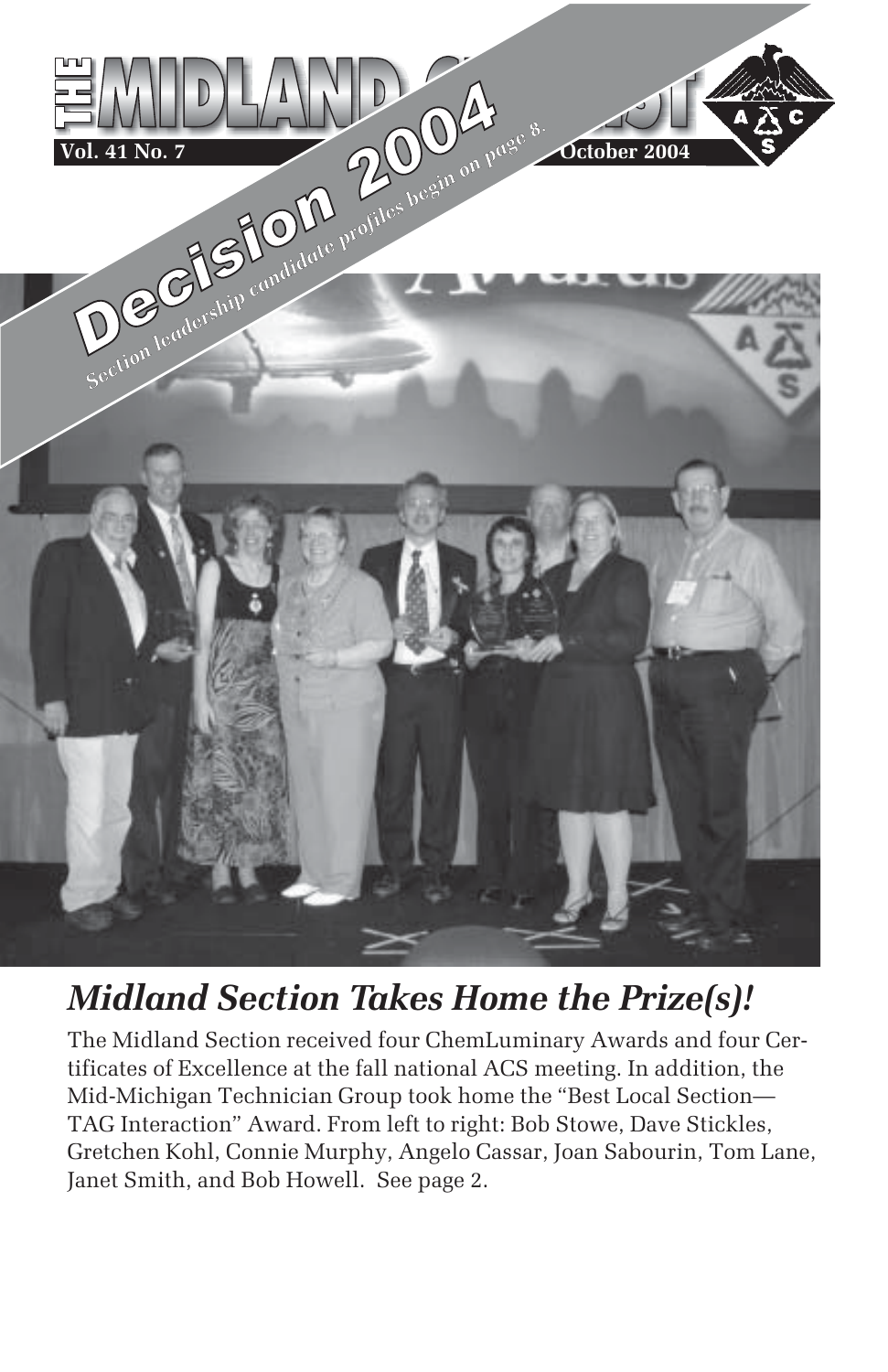

Volume 41, Number 7 October 2004

# *In This Issue ...*

| Midland Section and MMTG Strike Gold at National Meeting  2  |  |
|--------------------------------------------------------------|--|
|                                                              |  |
|                                                              |  |
|                                                              |  |
|                                                              |  |
|                                                              |  |
|                                                              |  |
| Candidates for Chair, Nominations and Elections Committee 14 |  |
|                                                              |  |
|                                                              |  |
|                                                              |  |
|                                                              |  |
|                                                              |  |
|                                                              |  |
|                                                              |  |
| Come to Frankenmuth! Board Meeting Location Changed 25       |  |
|                                                              |  |
| Important Dates on the ACS Midland Section Calendar  26      |  |
|                                                              |  |

*The Midland Chemist* is published eight times a year by the Midland Section of the American Chemical Society.

American Chemical Society Midland Section PO Box 2695 Midland, MI 48641-2695 http://membership.acs.org/M/Midl

#### *Volunteer Staff*

| 989-832-7485                        |  |
|-------------------------------------|--|
| ann.birch@editech-mi.com            |  |
|                                     |  |
| Angelo Cassar  Photographer, writer |  |
| Kristine Danowski  Writer           |  |
|                                     |  |
|                                     |  |
| James R. Birch  Design, layout      |  |

Please submit all articles and photographs to the editor, Ann Birch. Instructions for article submission are on the Midland Section web site, as is contact information for other staff members. Authors can also contact Ann directly with any questions.

Neither *The Midland Chemist*, nor the Midland Section, nor the American Chemical Society assumes any responsibility for the statements and opinions advanced by contributors of or to *The Midland Chemist*.

© Copyright 2004 Midland Section of the American Chemical Society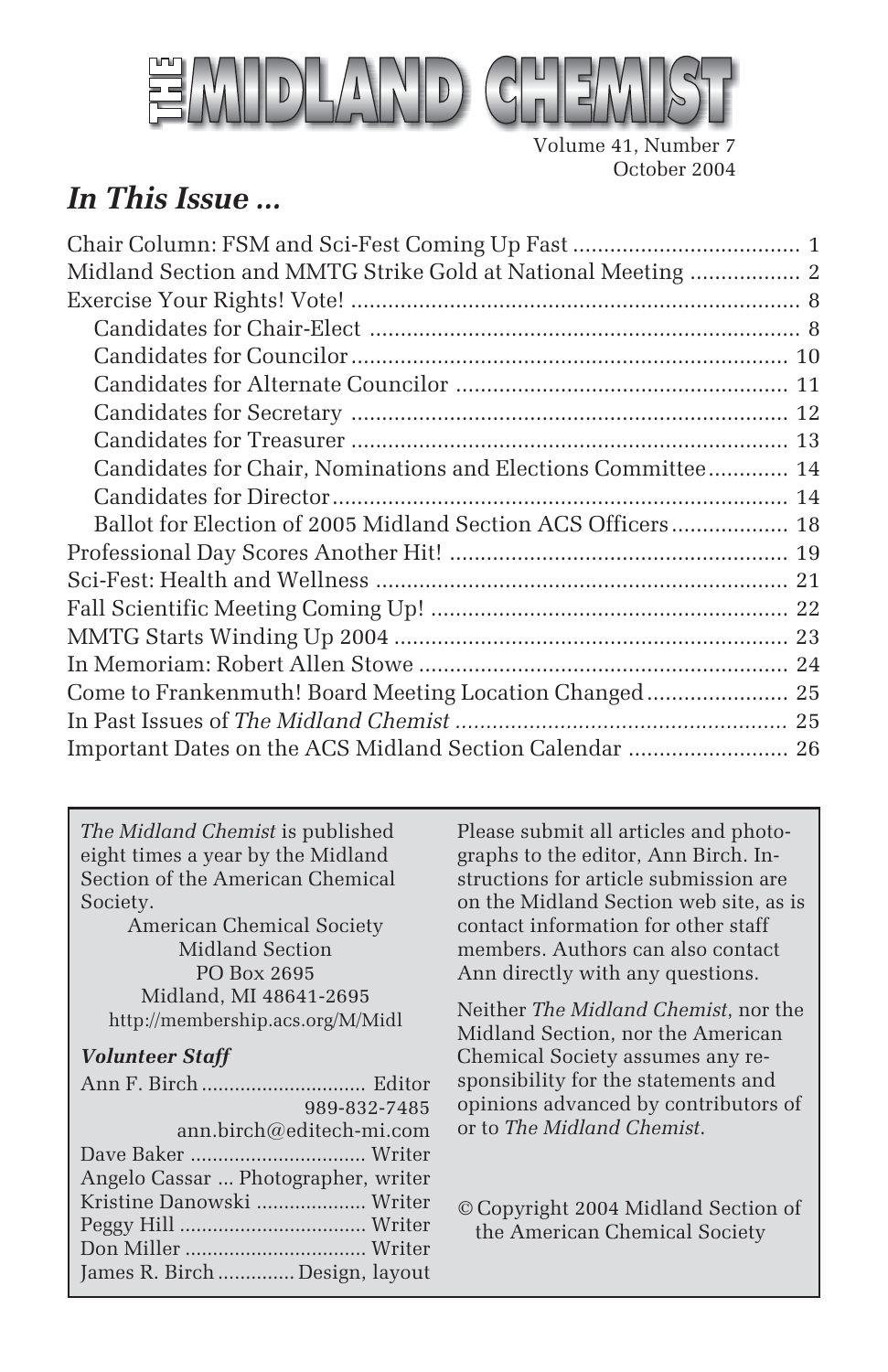# *Chair Column* **FSM and Sci-Fest Coming Up Fast**

If has been 60 years since the first Fall Scientific<br>
Meeting (FSM) was sponsored by the local Midt has been 60 years since the first Fall Scientific land Section. This year's meeting will take place on October 22 at the Dow EDC. Our co-chairs, Dale LeCaptain (CMU) and Buford Lemon (Dow Chemical) have worked diligently with their committee of volunteers to come up with an outstanding program. The meeting will tackle economic development in an ever-changing chemical world. Please mark your calendars for a rewarding meeting. More information can be obtained at the Midland ACS web site: http://membership. acs.org/M/Midl/.



Joe Ceraso, Chair ACS Midland Section

The next day (October 23), our eleventh Sci-Fest event will take place from 10:30 a.m. to 2:30 p.m. at the Pioneer Gym, Delta College. Dave Stickles and Joan Sabourin, directors of the Midland Section, along with numerous volunteers, have organized this stimulating and entertaining event for children, students, and adults. Last year, over 2000 people attended Sci-Fest with a main theme of "Earth's Atmosphere and Beyond." This year's theme is "Health and Wellness" and promises to have many hands-on activities for the family.

This is the time of year when the Section membership elects Section leaders for 2005. The chair of our Nominations and Elections Committee (NEC) is Maneesh Bahadur. His committee has come up with a group of excellent volunteer nominees. I would like to personally thank the following nominees for volunteering their time: Chair-elect–Andrew Wood and Buford Lemon; Secretary–Aneta Bialek and Pamela Halpin; Treasurer– Csilla Kollar and Gary E. Spilman; NEC Chair–Sheng Wang and Anne K. Shim; Councilor–Thomas H. Lane and Duane Priddy; Alt. Councilor– Gretchen Kohl and Shaow Lin; Director–Douglas Beyer, Andrew Chubb, Wendell Dilling, Steve Keinath, Chuck Olsen, and Michael Owen. More information on each candidate is included within this issue.

Finally, I would like to finish with a well-deserved congratulations to the Midland Section for its excellence in activities last year as noted by the ChemLuminary national awards. This is a truly outstanding performance by the Section and all its volunteers.

Joseph M. Carso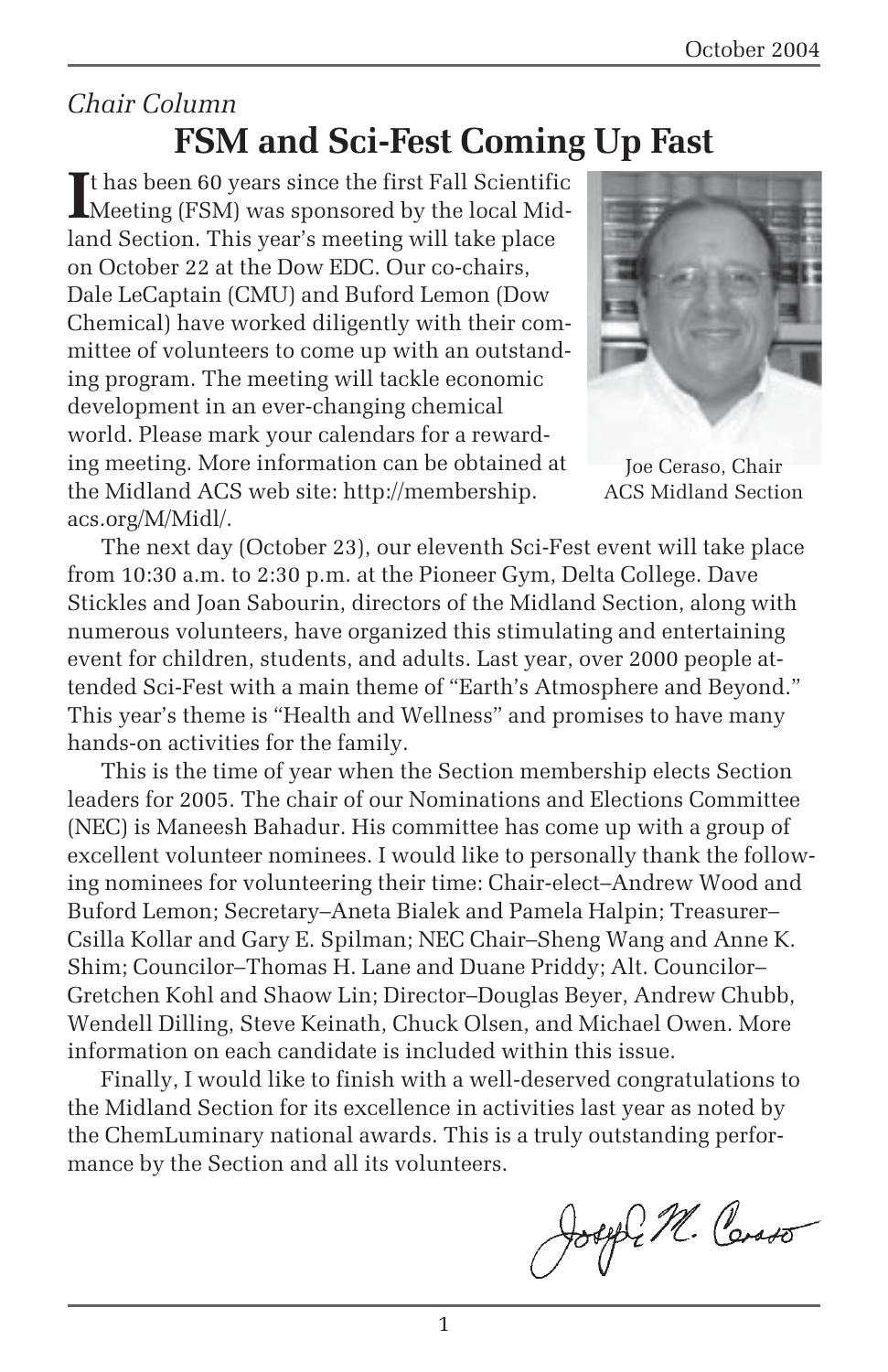# **Midland Section and MMTG Strike Gold at National Meeting**

### *By Gretchen Kohl and Bob Howell, Councilors*

The ACS 228<sup>th</sup> Fall National Meeting was held in Philadelphia, the<br>"City of Brotherly Love." Despite the city being the nation's fifth largest, the ACS rarely holds its national meetings there, and we are both sur-

prised that it isn't a frequent choice. The Pennsylvania Convention Center is new and is located in the central city, very close to most of the hotels. It was very convenient to get to most of the sessions and committee events.

We were very proud to represent the Section and all of the hard work our Section members contributed that led to *eight* nominations for

ChemLuminary Awards. This is a new record for nominations. Many kudos to Mike Owen, our 2003 Section Chair, for the quality writing and editing of our annual report and the award nominations that he submitted. We received recognition for all eight nominations with four ChemLuminary Awards and four Certificates of Excellence.

### **ChemLuminary Awards**

#### *Best National Chemistry Week Contest*

As part of our very successful NCW activities in the community of West Branch, MI, the Midland Section held a novel contest for local school students that was conceived around the NCW theme of "Earth's Atmosphere and Beyond." Students from both West Branch and the nearby community of Rose City participated in the event. It being the  $100<sup>th</sup>$  anniversary of the

Wright Brother's achievement, we decided to challenge our students to build some type of flying machine. The students competed for medals in three categories: planes powered by rubber bands, gliders, and hot air balloons. These last entries were heated by hair dryers. Some students



worked alone on this *Philadelphia proved to be a good venue for this year's fall national meeting. Photo by Angelo Cassar*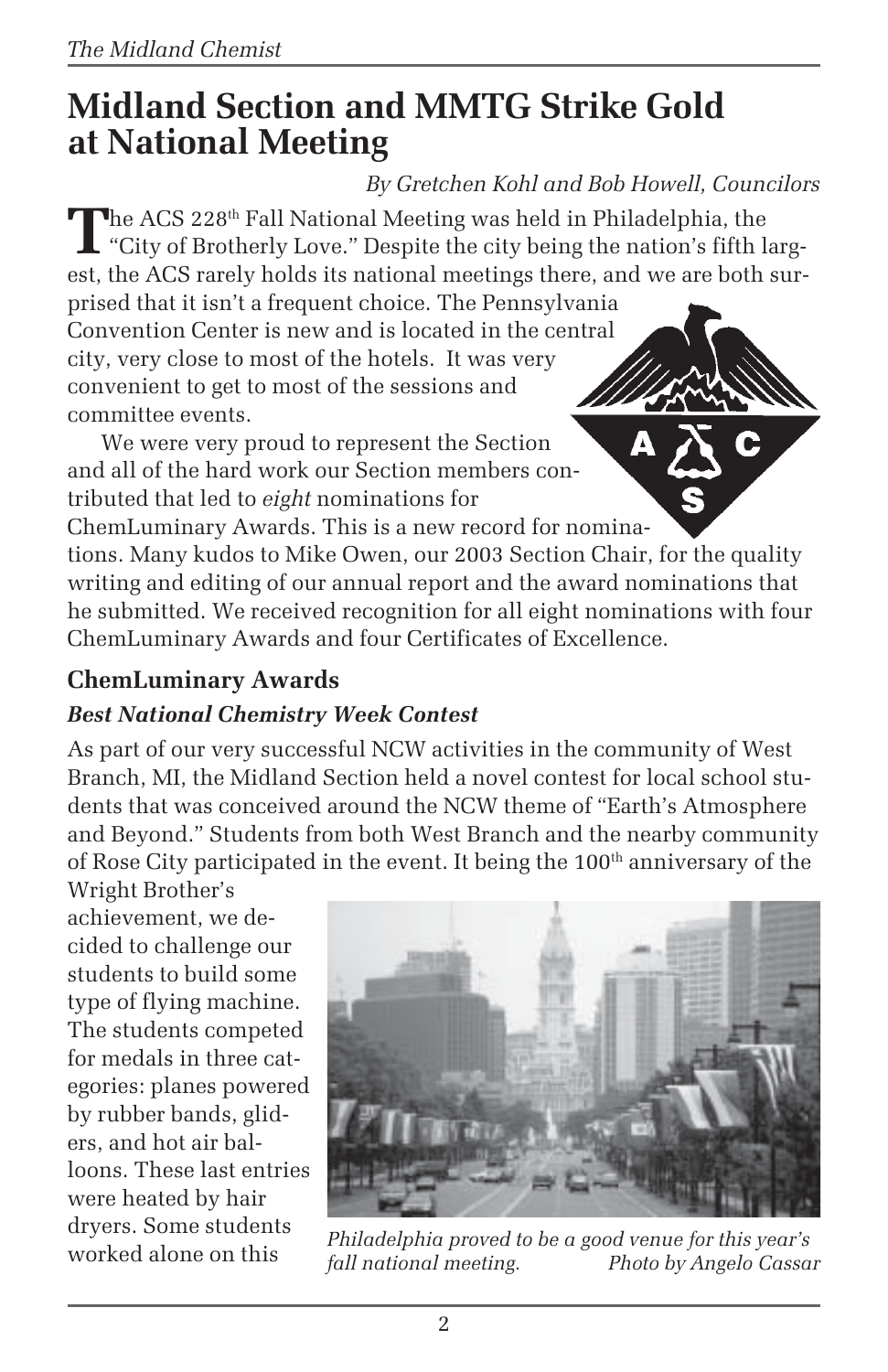project while others formed teams of 3-5 students. There were 521 flight competition entrants from the students.

#### *Outstanding New Local Section Younger Chemists Committee*

Our new Younger Chemists Committee was inaugurated at a planning meeting on February 5, 2003, at the Midland Public Library by our YCC liaison person, Wendy Flory, who had kindly agreed to lead this activity. About 50 people responded positively to our initial flyer with 15 able to attend on the first night. A dozen members vol-



*Younger Chemists Committee takes center stage. Photographer unknown*

unteered to be part of the operating committee. Membership of our YCC now stands at about 60 members.

#### *Best Activity or Program in a Local Section Stimulating Membership Involvement*

Our 59th annual ACS Midland Section Fall Scientific Meeting was held on October 17, 2003, at The Dow Chemical Company Employee Development Center and was a resounding success. This meeting is the largest gathering of members we have during the year. The theme was "Green Chemistry." The meeting attracted over 300 attendees and a significant number (14) of vendors and was certainly the most successful meeting of this type we have held in recent years. Highlights included a workshop on "Green Chemistry, Principles, Practice, and Economics" from the Green Chemistry Institute, the presentation of Section awards, an excellent keynote speech by Prof. Gross of Brooklyn Polytechnic, two technical sessions on Green Processes and Renewable Materials, and an after-meeting social.

### *Outstanding Medium Size Local Section*

The Midland Section had an excellent year overall in 2003 with numerous new initiatives during the year and growth in many of our established, important activities. New initiatives included formation of a Younger Chemists Committee, integrated Science Demos and Professional Day at the fair, a "Green Chemistry" workshop at the Fall Scientific Meeting, launch of an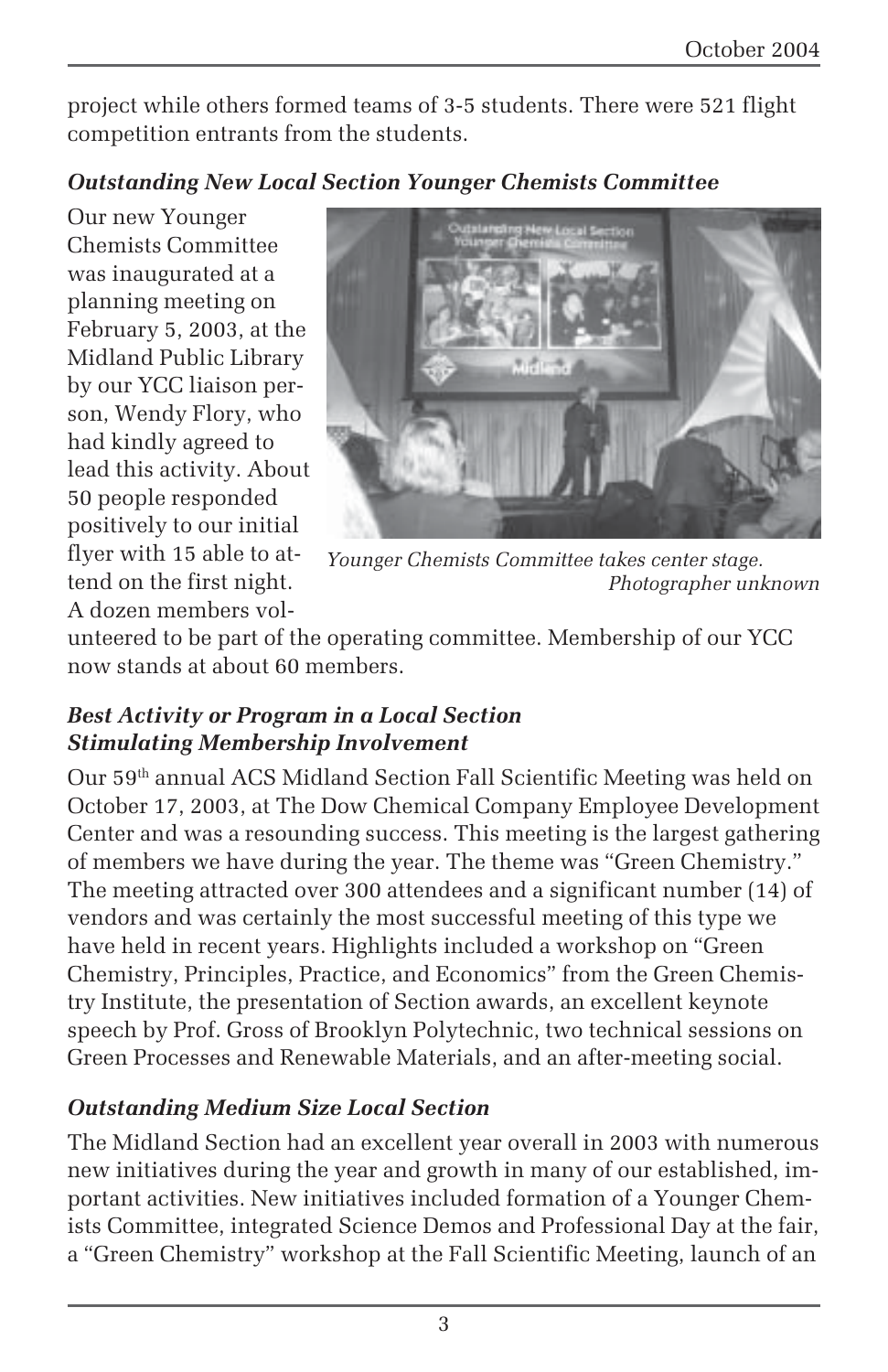endowed scholarship, and initiation of planning for the 2006 Central Regional Meeting. Established activities included the largest attendance in recent years at both the main member event, the Fall Scientific Meeting, and Sci-Fest, our outreach to children of all ages, a great year for our newsletter, *The Midland Chemist*, and outstanding NCW and Earth Day events.

## **Certificates of Excellence**

Certificates of Excellence were received for:

- Local Section and Division Interaction
- Outstanding On-going NCW Event
- Outstanding Event for the General Public Using the Yearly Theme
- ChemPower (recognizes innovative ways to build and strengthen membership in a local section or division)

# **Mid-Michigan Technical Group**

**MMTG Media Strategy Crown Group** The Mid-Michigan Technician Group took home the Best Local Section–TAG Interaction award from the Division of Chemical Technicians. They have previously won 10 National ACS Awards, the latest prior to this meeting being "Best Overall TAG" for 2002. There are many reasons why MMTG has been recognized in this way—they offer talks and workshops that impact members professional and personal lives, they provide networking opportunities, they participate enthusiastically in community outreach programs, and they have good fun doing it.



# Living. Improved daily.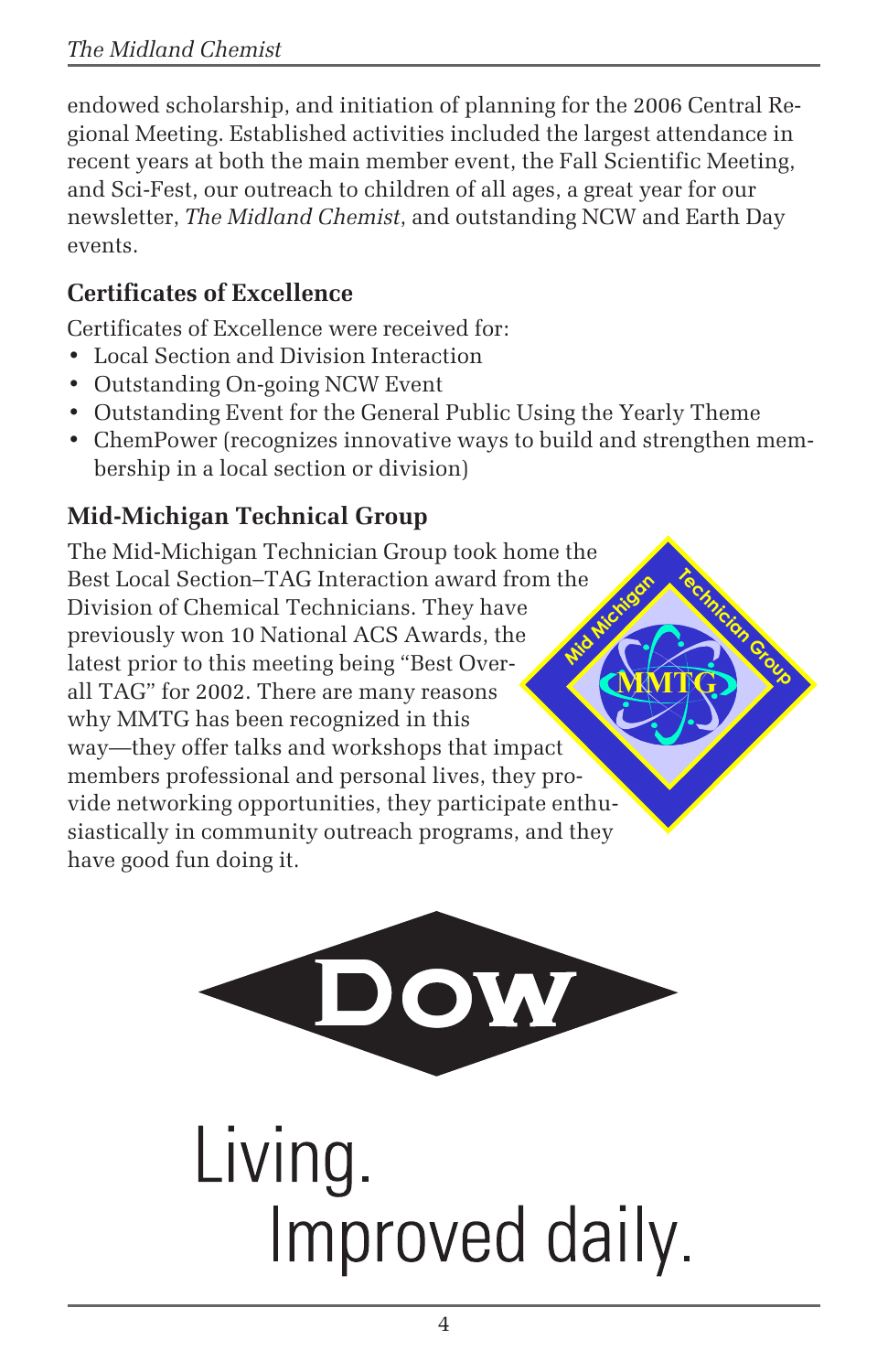### **Other News from National Meeting**

Council meeting started with a 7:00 a.m. breakfast, the very next morning, so we had to curtail our celebration somewhat! And, to help us come to order before the actual start of business, the Philadelphia Section and staff arranged to have a 15-minute jam session by a Mummers string band. Anyone who has seen a Macy's Parade on TV has seen the Mummers march in their feathered costumes and headgear, playing banjos, drums, and saxophones. Inside the hotel ballroom, this was a lively way to get our attention!

#### *Voting By-laws Changed*

Results of the committee elections will be reported in *C&E News*, so we will update you on only the most important Council issues as they relate to our Section. We did vote to change the ACS by-laws to allow for voting for local section and division Councilors and Alternate Councilor by means other than the standard mailed ballot. Note, this does not mandate electronic voting, nor does it automatically change the individual local section or division by-laws. This petition, which did pass, will now allow this issue to be put to a vote by all members. You will be receiving information with your ballot, in the future, that will more fully describe these changes.



*Angelo Cassar, alternate councilor, and Gretchen Kohl, councilor, with Midland Section poster. Photographer unknown.*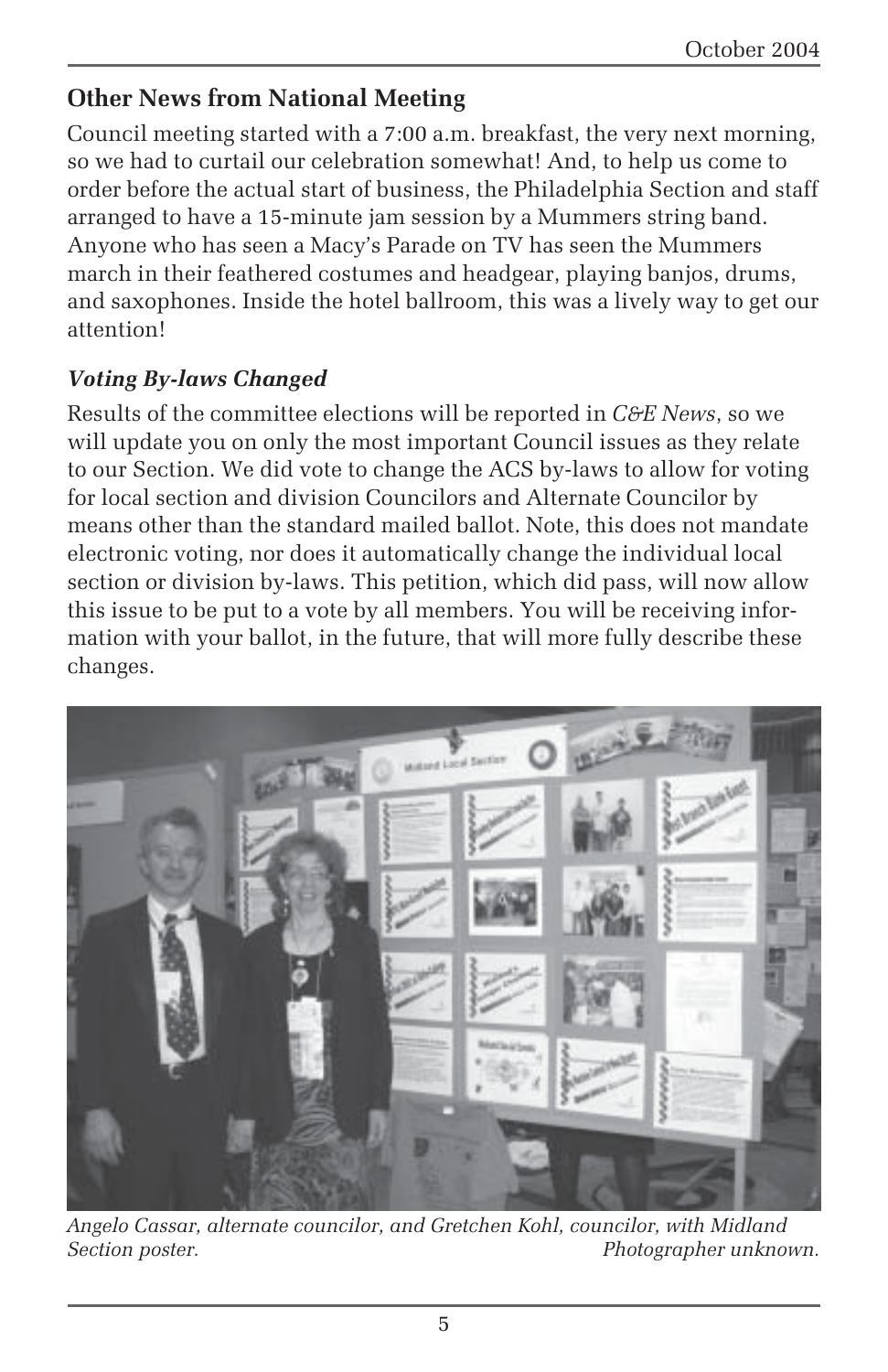### *Council Passes New Criteria for Society Membership*

Another item that passed by vote of Council that is of particular interest to our Section is the new criteria for Society membership that will hopefully interest teachers. The new requirement category is for anyone with "Full certification, licensure, or other qualification as a pre-college teacher of chemical science and three years of employment as a teacher of chemical science," to be eligible for full membership and for associate Society membership one who is "fully certified, licensed, or otherwise qualified pre-college teacher of chemical science." In advance of this passing, it was obvious that Divisions and Society committees are seeking input and are planning programming to involve pre-college teachers. With our many education and outreach programs, we should extend this invitation and encouragement to participate to our area teachers.

#### *Council Discusses Multidisciplinary Topics, New Committee*

There were rather long discussions during Council about two issues that reflect our national and employment environment, namely ethics and multidisciplinary opportunities. The Committee on Committees (ConC), despite the odd name, is a committee that staffs the other governance committees and controls their formation and dissolution. The ConC proposed the formation of a new Committee on Ethics. This committee would have no adjudication power but would be a visible portal to field any ethics issues and represent the Society's standard of conduct. With corporations and other institutions falling victim to internal ethics violations, this was proposed to serve as "an educational resource and clearinghouse." The proposed committee would have nine members and would meet at the two national meetings, representing a Society cost of about \$20,000 per year. This issue was eventually referred back to Committee, to see if there were not any existing committees that could serve this function.

The second issue was not brought up for any action, but reported the activities of a task force that is looking at the "redefinition" of chemistry, in terms of merging and new disciplines. Areas of interest are biopharma, chemical biology, nano-science, computational chemistry, and materials chemistry and engineering. The task force is looking at the possibilities of new journals, specific programming, boutique/joint meetings and how and if we want to attract specialists in these areas. If you have any input to provide to this task force, either send your comments to us, or directly to ACS at www.multidiscipline@acs.org.

#### *Financial News, Employment Reported*

The financial news was good, with the budget on track. The net contribu-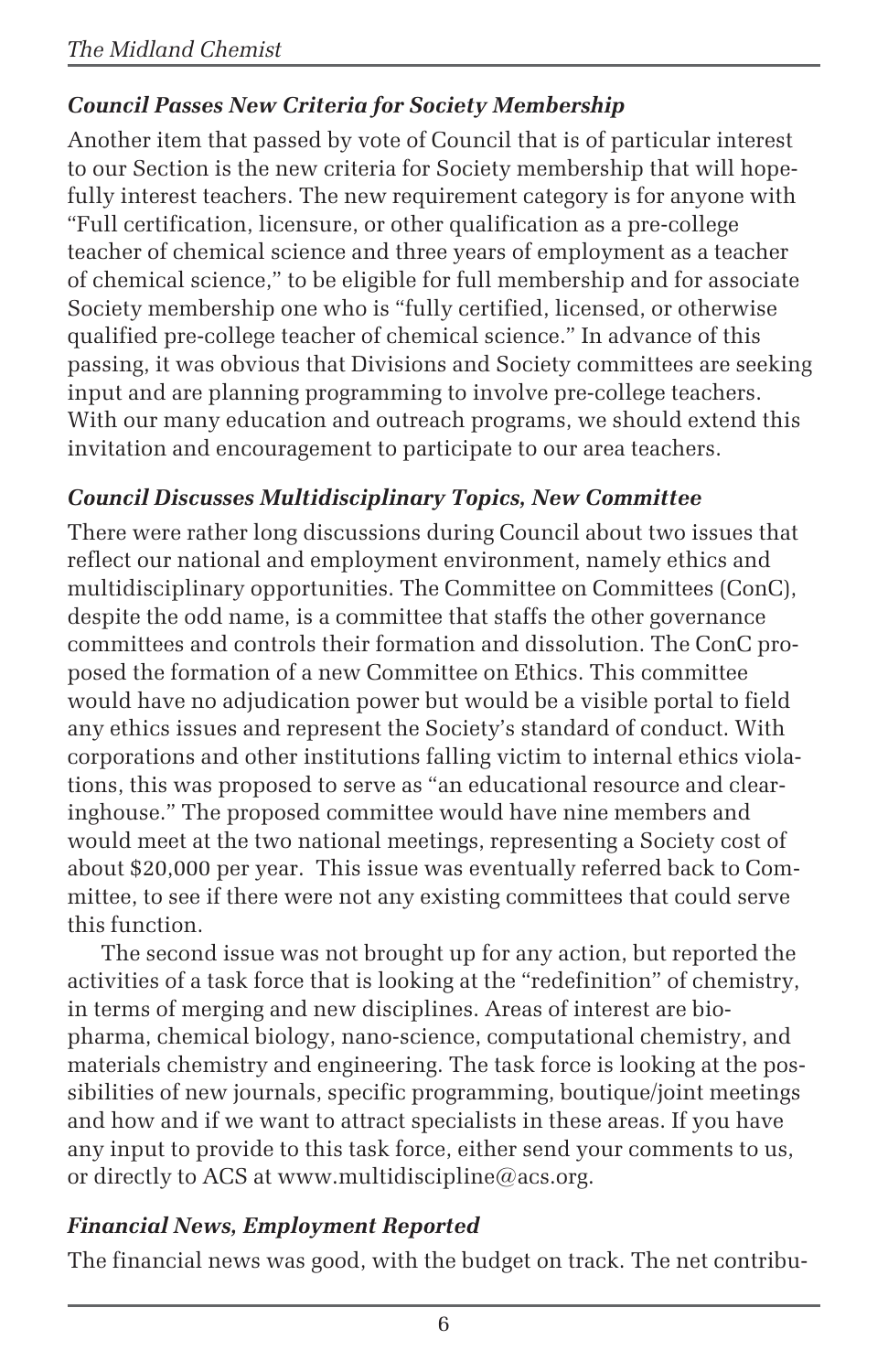tion is projected to be \$1.5 million, with a \$60,000 favorable variance. This is mainly due to CAS and Publications. The ACS is selling their Belmont Conference Center to Howard Community College Educational Foundation. The new Executive Director is Madeleine Jacobs and her energy and new direction are already having positive effects.

The National Employment Clearinghouse was busy at this meeting. The comparison of this year and the last two fall meetings are below:

|           | 2004 Fall | 2003 Fall | 2002 Fall |
|-----------|-----------|-----------|-----------|
| Companies | 107       | 97        | 270       |
| Jobs      | 303       | 293       | 512       |
| Seekers   | 1556      | 1564      | 1242      |

This trend is nothing new to us in this Section, and actually looks unchanged from last year. The national average for chemist unemployment is at an all-time high of 3.6! There were many programs at the meeting about resources and training available to help those of us who are currently looking for work. ACS continues to be a good networking resource in these unfortunate times.

Attendance in Philadelphia was very good, with 13,805 registered by Tuesday evening. There were 1,129 exhibits, which maxed the booth space available in the Convention Center. Despite the good attendance and favorable budget, the registration fee for the next meeting has been raised ten dollars, to \$295 per meeting for next year.

Connie Murphy served her statutory limit on the Membership Affairs Committee, and Gretchen served hers on the Committee for Environmental Improvement (CEI). Both were recognized at Council and also received framed certificates. This was also Gretchen's last meeting as your Councilor. On a personal note, Gretchen would like to thank everyone for the honor to represent you, as one of your Councilors, for the last nine years. It has been a pleasure! The Midland Section has quite a wonderful, earned reputation, won with hard work and dedication from many of its members. These National ACS meetings are interesting, invigorating, and very busy, but being a councilor does get you more involved with the Society and staff. I highly recommend this service and urge others to consider running for this position in the future. Thank you again for letting me have the opportunity!

As usual, please send any questions you have about this report or any other Section or Society question to:

- Bob Howell (bob.a.howell@cmich.edu)
- Gretchen Kohl (gretchen.kohl@dowcorning.com)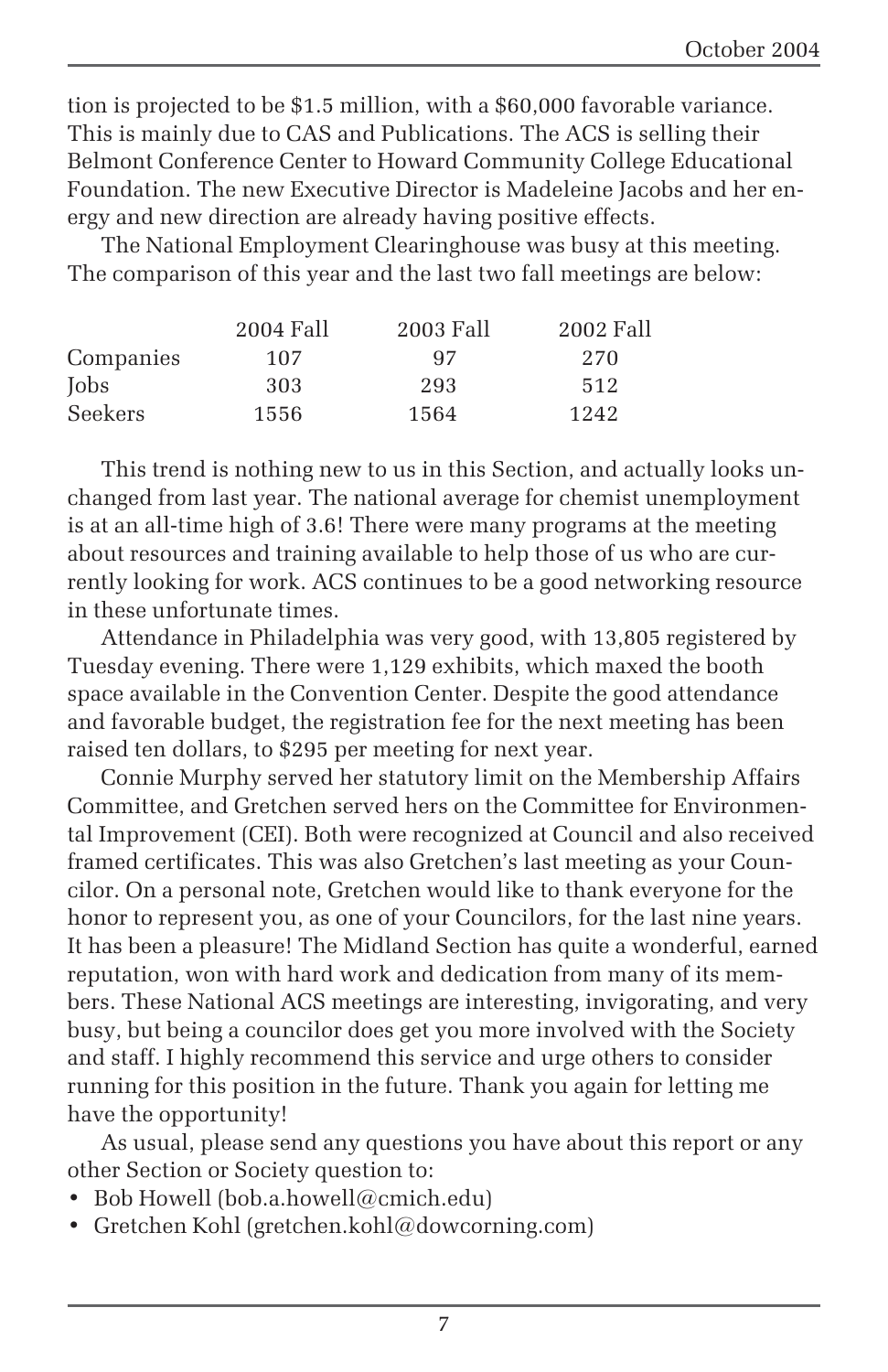# **Exercise Your Rights! Vote!**

**Pandidates for Midland Section offices are listed on subsequent pages** by position and then alphabetically. These individuals are willing to spend their personal time working for you. *Please respond by taking your time to vote for the candidates of your choice using the ballot on page 18.*

# *Candidates for Chair-Elect*

### **Buford I. Lemon, III**

The last five years have shown that rapid change is here to stay. Our move

into the information age has greatly impacted every facet of our society, and our idea of the discipline of chemistry broadens and cross-fertilizes in many exciting new ways: nanotechnology, bioinspired catalysis, and smart materials to name a few. Our Midland Section of the ACS is changing as well. In the last 5 years, three dozen Ph.D. chemists, engineers, and technologists have arrived from across the world and now call the Midland Section their scientific and actual homes. These fresh, new faces are dedicated to making a



difference in the world in which they live. Indeed, they've already made a huge impact on the Midland Section (Fall Scientific Meeting, Younger Chemists Committee, and Mid-Michigan Technician Group events), but there's still work to be done.

Our bigger, faster, outsourced world presents many challenges; our reinvigorated Midland Section of the ACS is particularly suited to tackling two of them:

- *We all feel "pinched" and see decreased participation in ACS activities.* We have less free time than ever, and it's harming the activities that mean the most: outreach, reward and recognition, and networking. We're improving in areas (YCC, FSM), and will continue to promote important, timely activities that increase member participation and community impact.
- *Deemphasized scientific focus.* As current economic conditions drive us to streamline and focus more on economic factors, the focus of both the public and our membership is drifting away from science. Strong ACS advocacy and participation in ACS activities allows members to demonstrate leadership at workgroup, local, and national levels. This creates a win-win situation that improves job satisfaction and promotes the advancement of science, directly addressing the first responsibility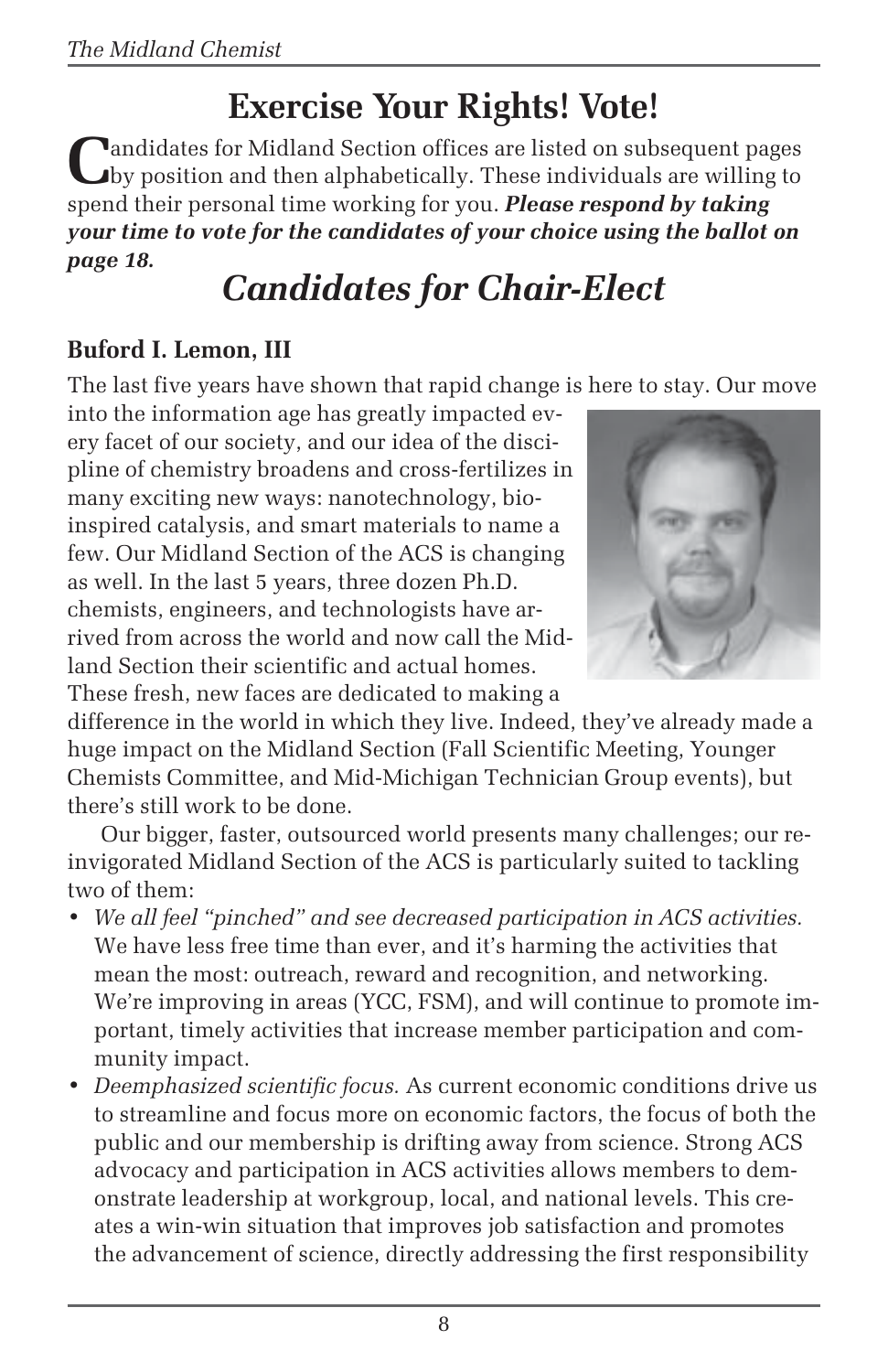in the ACS's Chemists' Code of Conduct, namely, "Chemists have a professional responsibility to serve the public interest and welfare and to further knowledge of science."

**Professional Experience:** Research Specialist, Chemical Sciences, The Dow Chemical Company, 2004–present; Advanced Electronic Materials, Dow, 2001–2004; Adjunct Faculty, Saginaw Valley State University, 2002; Postdoctoral Researcher, Texas A&M University, 1999–2001 **Education**: Ph.D. Inorganic Chemistry, Northwestern University, 1999; M.S. Inorganic Chemistry, Northwestern University, 1996; B.S. Chemistry, Wheeling Jesuit College, 1994

**ACS Activities:** Joined 2000; Fall Scientific Meeting

**Other Information:** 15 publications; Thesis "Electrochemical and Nonlinear Optical Investigations of Nanoscale Insulator/Solution and Metal-Oxide Semiconductor/Solution Interfaces;" L. Carroll King A-level Teaching Award, Northwestern University, 1998; Chemistry Award, Pittsburgh Society of Spectroscopists, 1994; Book Scholarship, Union Carbide Corporation, 1994; English, chemistry, physics, and math tutor, Wheeling Jesuit College, 1991–1994; physics and math tutor/instructor, Upward Bound Program, Wheeling Jesuit College, 1992–1994

#### **Andrew Wood**

I present my candidacy for chair-elect to the membership of the Midland

Section of the ACS. While our section is second to none, all chemists face challenges from a changing macro-economic, technological, and globalization landscape. In order to increase the value to our membership, the Section must build on the success of our current activities, including the Fall Scientific Meeting, Central Regional Meetings, *The Midland Chemist*, and Section awards, to name a few. We must also continue to reach out to the public in order to increase the general understanding of chemistry. Our current



programs (including Chemistry Olympiad, Project SEED, the chemistry explorer post, Odyssey of the Mind, the county fair booth, Project Literacy, National Chemistry Week, and Sci-Fest) are an excellent start. We need to continue improve and grow.

If elected, I promise to lead the section to the best of my ability. I believe the challenges that lie ahead will only be successfully met if the Section chair, executive committee, and membership work together. **Professional Experience:** Business Manager, Impact Analytical at MMI,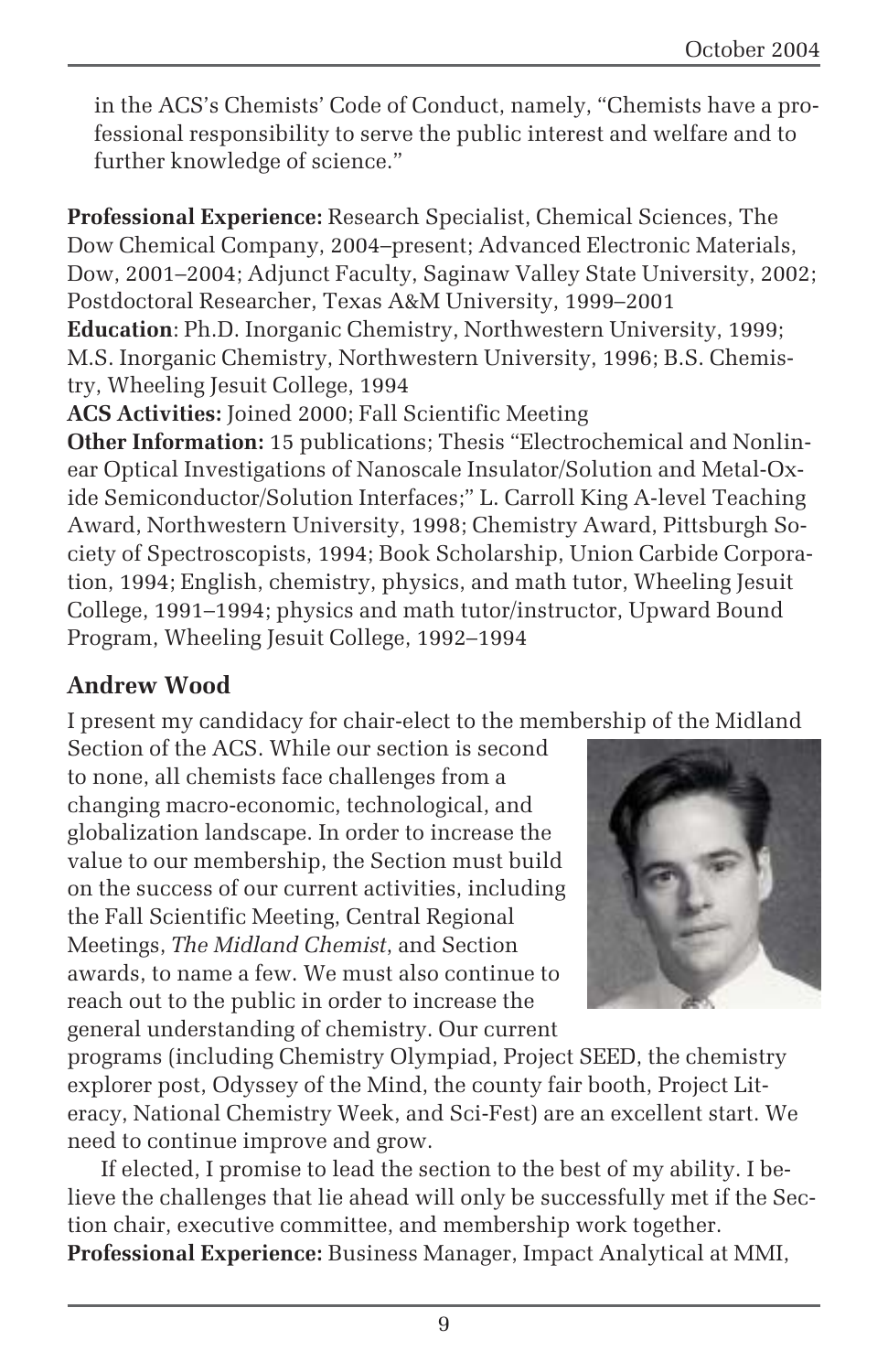1995–present; Analytical Research and Development, Dendritech Inc., 1995–1996; Analytical Scientist, Molecular Biosystems, Inc., 1993–1995; Research Chemist, The Dow Chemical Company, 1989–1993

**Education:** MBA, University of Michigan, 2002; B.S. Chemistry, University of Illinois (Urbana-Champaign), 1989

**ACS Activities:** Joined 1987; Division of Analytical Chemistry; poster sessions at Freeport meeting, 1992–1993; Facilities Chair, Fall Scientific Section Meeting, 1999

**Other Information:** Michigan Core Scholar Award–Corporate Strategy; Beta Gamma Sigma; Registered Patent Agent (#41,384); Outstanding Teaching Assistant Recognition; Year abroad at Nottingham University, 1988

# *Candidates for Councilor*

### **Thomas H. Lane**

**Professional Experience:** Senior Research Scientist and Technology Leader for Silicon Biotechnology, Dow Corning Corporation **Education:** Ph.D., The Open University, 1990; M.S., Central Michigan University, 1979; B.S. Chemistry, Purdue University, 1974 **ACS Activities:** Joined 1973; National Offices: Committee on Corporation Associates, 1996–04; Vice-Chair, 2002–04; Board of Trustees, Group Insurance Plans for ACS Members, 2002–04; Midland Section Offices: Chair, 1996, 1986 and Chair-Elect, 1995,1985; Secretary, 1982; Board of Directors, 1984–95, 1982; Past Chair, 1997, 1987; Chair, 1996, 1986; Chair-Elect, 1996, 1985; Executive Committee, 1996–97, 1985–94, 1982; ACS National Science Foundation Network Member, 1991–00; ACS Science Advisor, 1990–92; Chemistry Lab, Community Culture Center, 1986, 1982; Author's Night Committee, 1984–86; Teacher Group, 1987, 1984, Chair 1987; Publicity Committee, Chair, 1983; Olympics of the Mind, 1982–84; Saginaw Science Fair, 1982–86; Membership Growth Committee, 1980–81, Chair 1981; Seminar Committee, 1979–80, Chair 1980; Award and Recognition Committee, 1979–84; Program Committee, 1979; Fall Scientific Meeting, (various committees), 1974 to date. **Other Information:** Holds or has held positions in the following organizations: Delta College, Delta College Foundation Board, Dow Corning Foundation, Alden B. Dow Museum of Science and Art, Virginia Commonwealth University, Medical College of Virginia, University of Minnesota, Kettering University, Science Advisory Board Polygen Corporation; published 24 journal articles, four book chapters; holds eight U. S. patents; honors since 1995 include: ACS's 125th Anniversary Salutes to Excellences Award, 2001; Outstanding Service to the American Chemical Society, Midland Section, ACS 1997; Honorary Professor of Chemistry,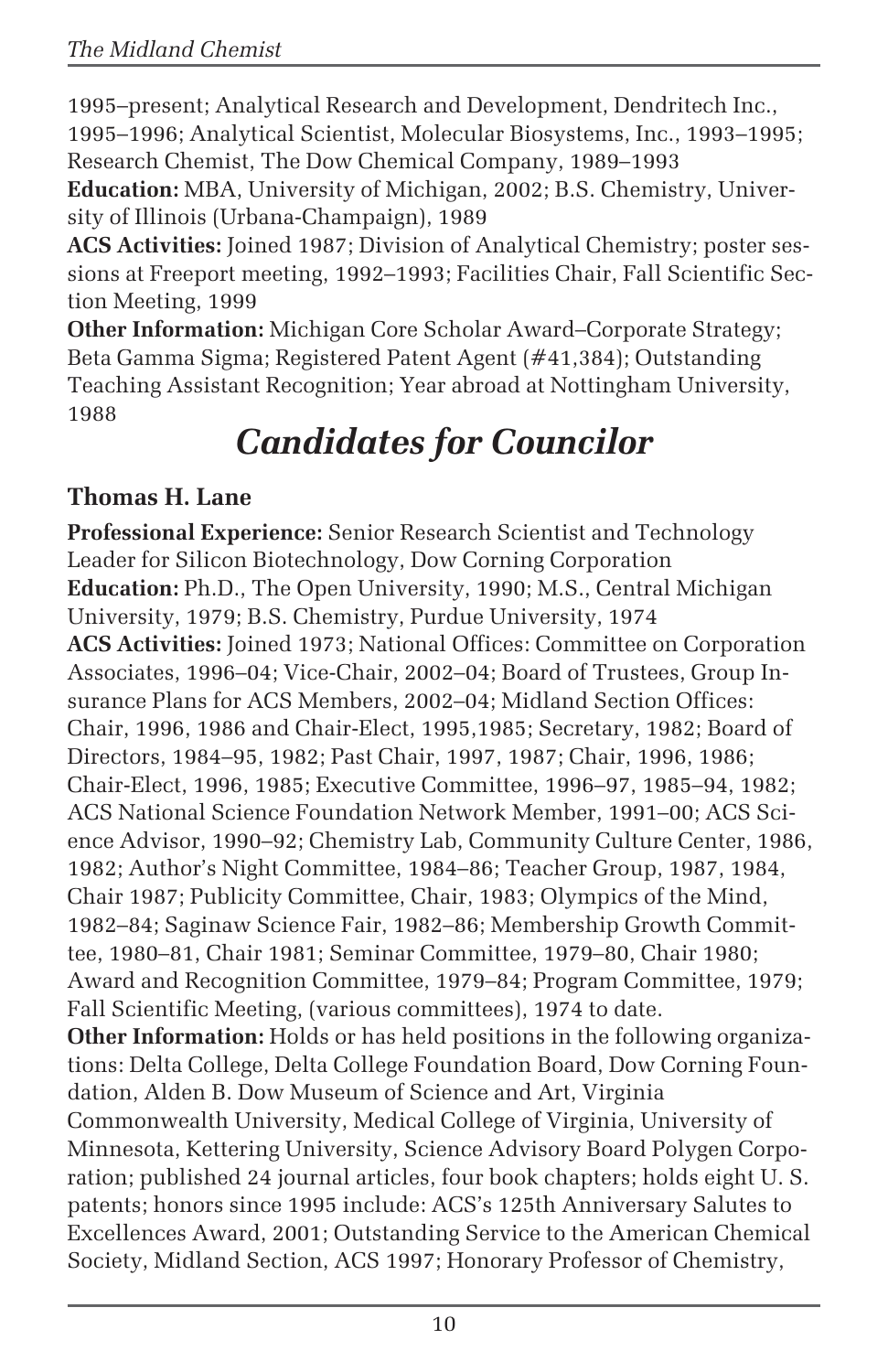Open University, Milton Keynes, England, 2003; Central Michigan University Distinguished Alumni Award, 2002

### **Duane Priddy**

**Professional Experience**: Plastics Consultant, Impact Analytical Laboratory, MMI, 2003–present; Priddy & Associates Plastics Consulting, 2001– present; Research Scientist, Dow Plastics, 1970–2001.

**Education**: Ph.D. Organic Chemistry, Michigan State University, 1971; B.A. Chemistry, Olivet College, 1966

**ACS Activities**: Joined 1965; Industrial Advisor to ACS POLY Div. Executive Committee 1999–2002; Member ACS POLY Program Committee, 1996–present

**Other Information**: 100 publications in scientific journals; 65 US Patents; awarded "Fellow" of ACS Polymeric Materials Div. 2001; awarded "Outstanding Achievements in the Chemical Sciences" by Midland ACS 1995; received "Salutes to Excellence" award by Midland ACS 2001; received "Lifetime Achievement Award" Dow Plastics 2001; Adjunct Professor, Central Michigan University; Adjunct Professor, Michigan Technological University; External Advisory Committee, Colorado School of Mines; Dissertation Advisor to two Ph.D. and Thesis Advisor to 16 M.S. students, 1988–present; invited keynote speaker ACS Middle East ChemIndix Conference, 2004

# *Candidates for Alternate Councilor*

### **Gretchen Kohl**

**Professional Experience:** Customs and International Trade Specialist, Dow Corning Corporation

**Education:** B.S. Chemistry, Grand Valley State University, 1975 **ACS Activities:** Joined 1975; National ACS Activities: Division of Professional Relations, 1975–present; Member of National Task Force Addressing B.S. Chemists' Needs, 1989–1990; Member of ACS Books Advisory Board, 1990–1995; Chair of the Pollution Prevention Subcommittee, 1997–2000; Membership Chairman of Preventative Pollution Prevention (P3) Subdivision of Industrial & Engineering Chemistry Division, 1994–97; Member of Committee on Environmental Improvement, 1993–2004; District II Councilor Caucus Secretary, 1997– 2004; Liaison to Committee on Local Section Activities, 2000–2003; Committee Associate on Committee on CAS, 2001– 2003; Midland Section Activities: Editor of *The Midland Chemist*, 1982–1985; Section Treasurer, 1986; Director, 1987; Chair-elect, 1988 & 1992; Chair, 1989, 1993; Past-chair and Chair of Long Range Planning Committee, 1990, 1994; Director, 1991; Chairman of Teacher Affili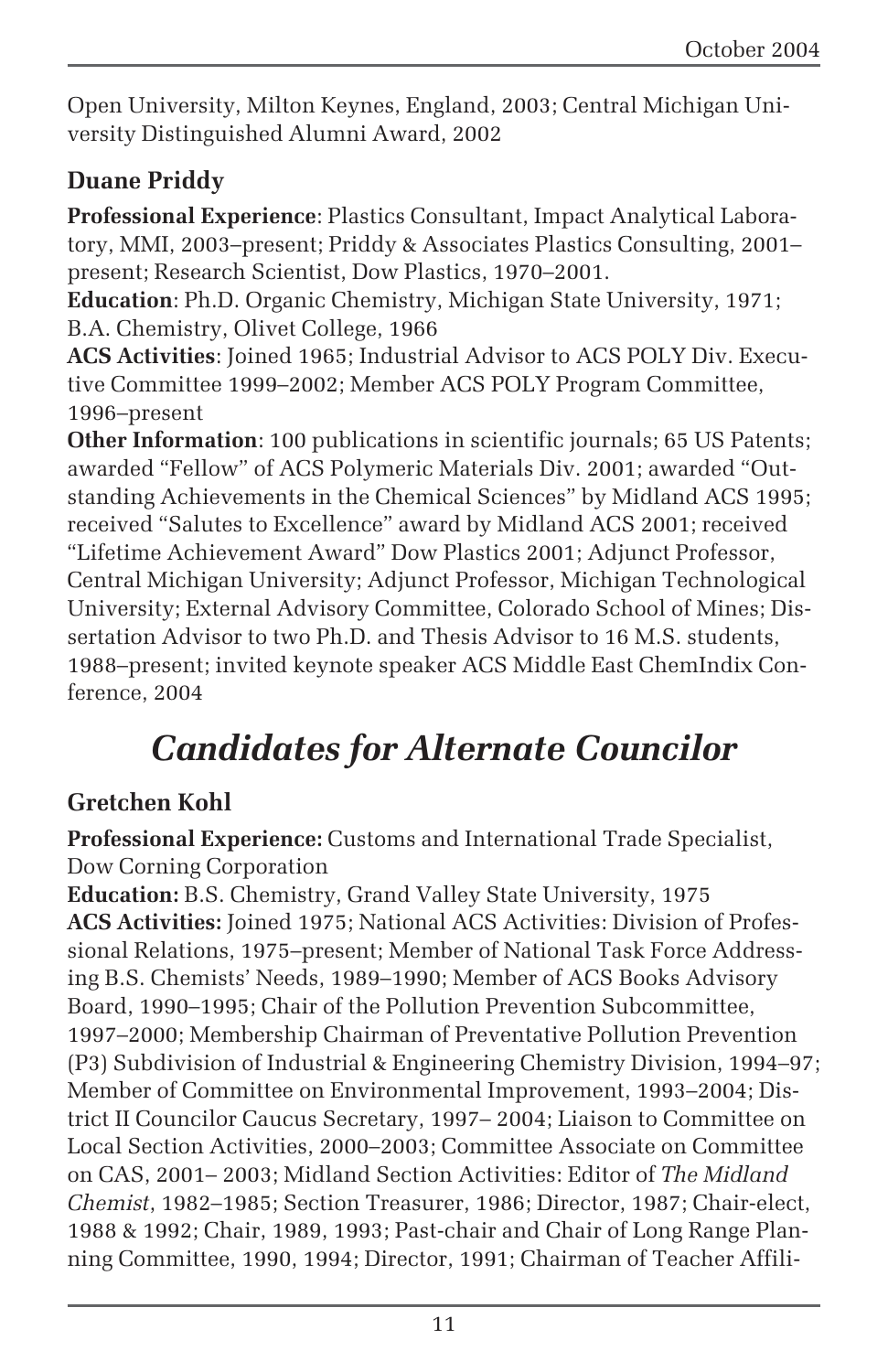ate Committee, 1995; Section Councilor, 1996–present; NCW Co-chair, 2000–present, Member of N&E Committee, 1999–2001.

### **Shaow Lin**

**Professional Experience:** Associate Scientist and Technical Leader for the Delivery Technology in Specialty Chemicals S&T, Dow Corning Corporation, with Dow Corning since 1999; Principal Chemist, General Electric Silicones, 1989–1999; PPG Industries, 1984–1989; Syntex Opthalmics, 1982–1984.

**Education:** Ph.D. Macromolecular Science, Case Western Reserve University

**ACS Activities:** Joined 1984; division member of Polymer, PMSE **Other Information:** Post-doctoral at the University of Wisconsin-Madison; numerous U.S. patents and scientific publications; 1994 and 1996 Carl Dahlquist Awards, 1995 GE Silicones Technology Excellence Award, Dow Corning 2002 Technology Achievement Award; member of Society of Cosmetic Chemists and Controlled Released Society. It would be an absolute honor to serve the Midland ACS community and the professionals!

# *Candidates for Secretary*

### **Aneta I. Bialek**

**Professional Experience**: Joined Dow Corning in 1996 as a member of Flowable Oxide group; currently working on living polymerization synthesis and preparation of nanoparticles; previously worked with the Interface Expertise Center on surfactant systems

**Education**: B.Sc. and A.A.S. in Applied Biology and Industrial Chemistry Technology, respectively, Ferris State University

**ACS Activities:** Joined 2000; two years as member of ACS Awards Committee

**Other Information**: Originally from Poland; moved to United States with her family in 1987; interests include psychology, linguistics and music

# **Pamela R. Halpin**

**Professional Experience:** Senior Analytical Chemist, Analytical Sciences, Dow Corning Corporation; with Dow Corning since 2002

**Education:** Ph.D. Chemistry, Northern Illinois University, 2001; B.S.

Chemistry, Indiana University, 1996

**ACS Activities:** Joined 1997

**Other Information:** Served as student liaison, poster session chair, and board member at large of Chicago section of Society for Applied Spectroscopy (SAS), 1998–2001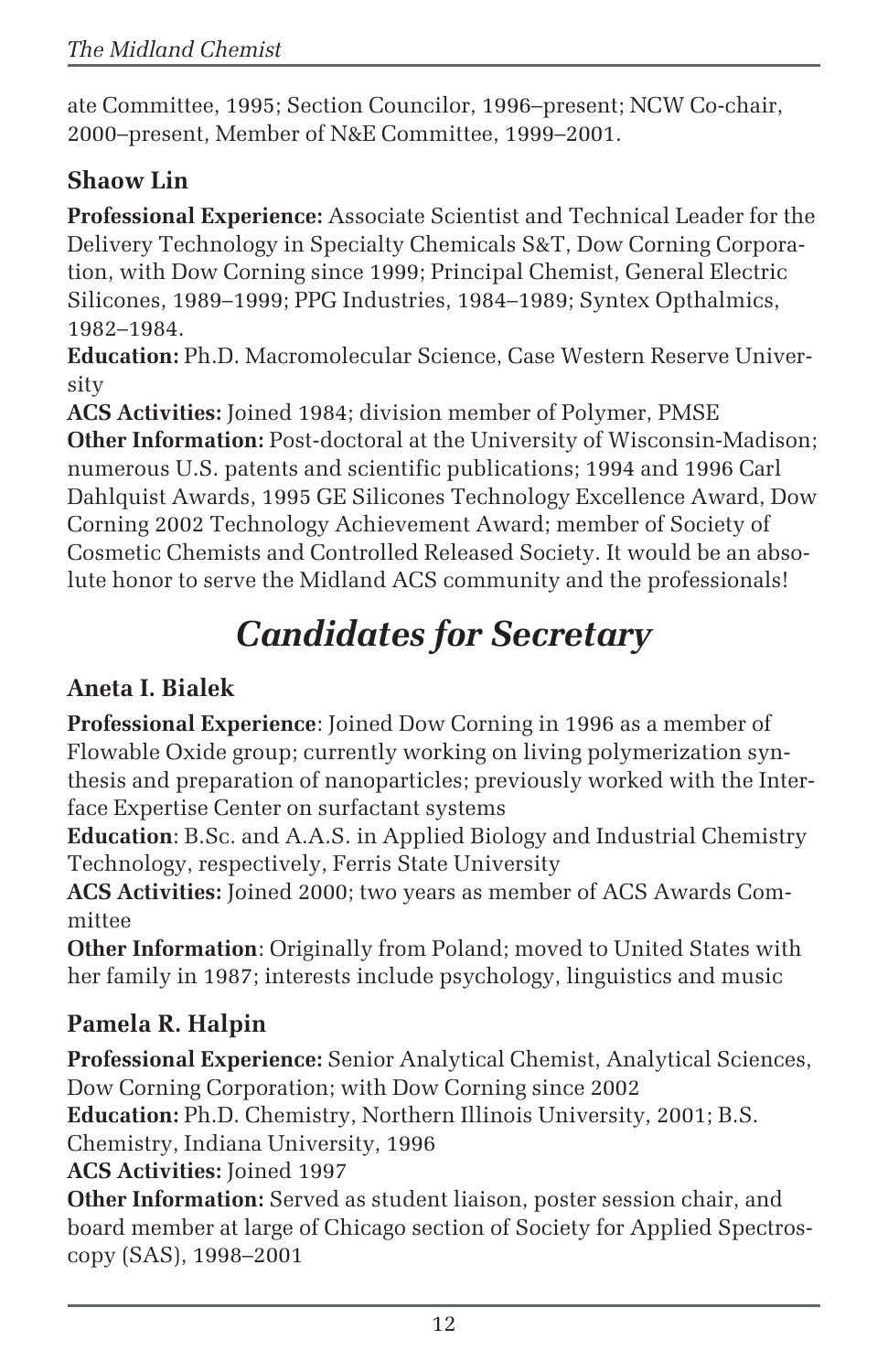# *Candidates for Treasurer*

### **Csilla Kollar**

**Professional Experience:** Joined Dow Corning, 2000; currently working on various bioscience research activities; previously developed expertise in surface modification technologies, and rubber development; worked as analytical chemist for Novartis Pharmaceuticals and Roberson Microlit Laboratories

**Education:** B.S. and M.S. Chemical Engineering, Technical University of Budapest, 1987 and 1990

**ACS Activities:** Joined 2000

**Other Information:** Moved with family to United States from Hungary in 1993 after winning green card on the Diversity lottery

#### **Gary Spilman**

**Professional Experience:** Core R&D, Polymer Chemistry, The Dow Chemical Company, 2003–04; Eastman Chemical Company, McWhorter Technologies subsidiary, 1998–2003; General Electric Plastics, Lexan Platform, 1996–1998

**Education:** Ph.D. Macromolecular Science and Engineering, The University of Michigan, 1996; M.S. Macromolecular Science and Engineering, University of Michigan, 1994; B.S. Microbiology, Michigan State University, 1984

**ACS Activities:** Joined 1988; member PMSE and Polymer Chemistry **Other Information:** Worked in automotive-related chemical industry since B.S. degree (1984) starting in metalworking fluids (Pillsbury Chemical, Detroit) and automotive pretreatment (PPG Chemfil, Troy) before going back for full-time graduate study; coauthor of five US patents, three active US patent applications, one European patent; and ten external publications

#### *We're responsible . . .*

In 1988, the American Chemistry Council (ACC) launched Responsible Care® to respond to public concerns about the manufacture and use of Chemicals. Through this initiative, Dow Corning Corporation and other ACC members and partners are committed to continually improving our responsible management of chemicals.

We're responsible because we care.

#### **DOW CORNING**



© 2001 Dow Corning Corporation. *Dow Corning* is a registered trademark<br>of Dow Corning Corporation. *Responsible Care* is a registered service mark<br>of the American Chemistry Council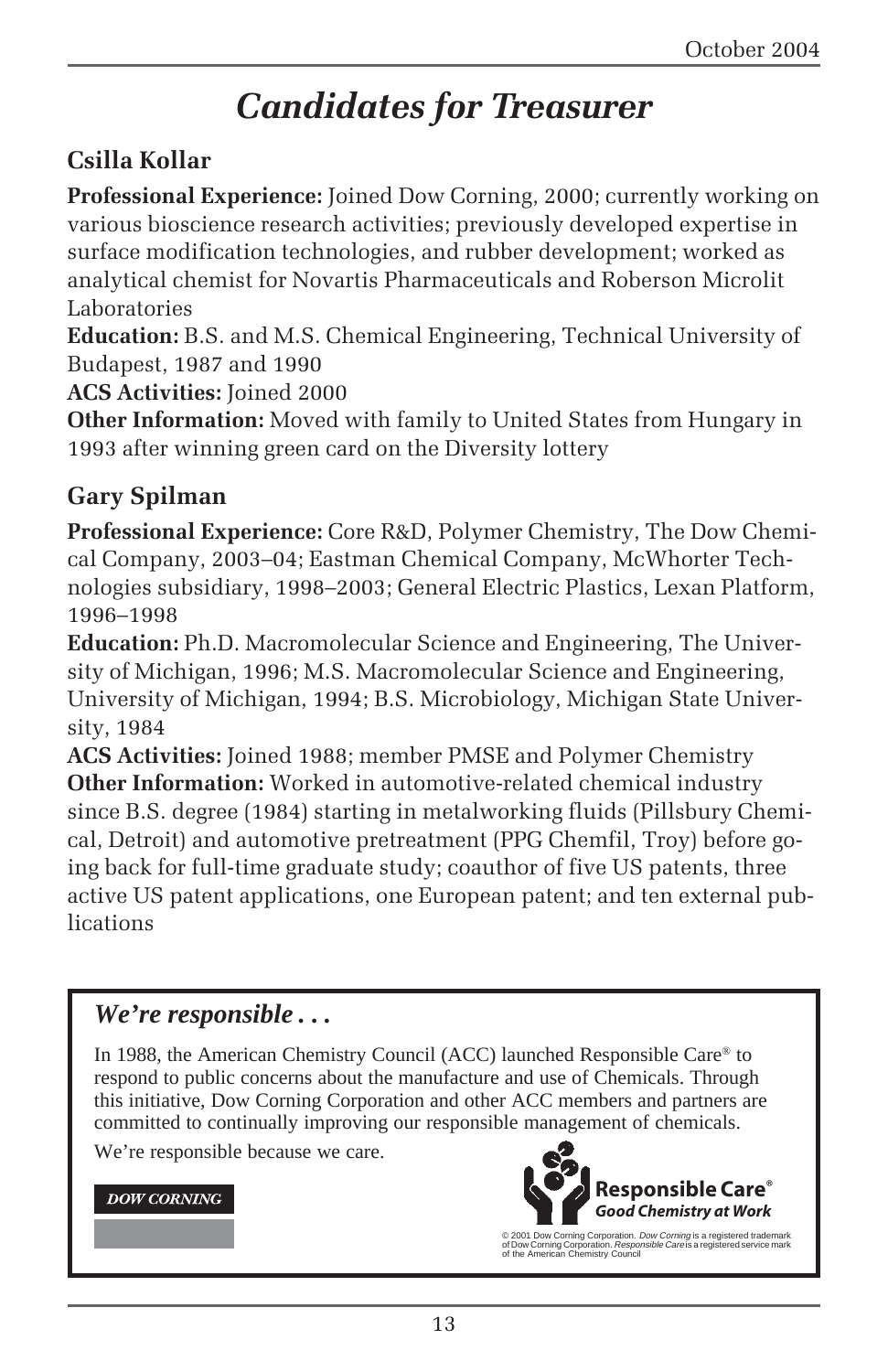# *Candidates for Chair, Nominations and Elections Committee*

### **Anne Shim**

**Professional Experience:** Associate Development Specialist in Advanced Technology and Ventures, Dow Corning Corporation, with Dow Corning since 1999

**Education:** M.Sc. and Ph.D. Polymer Science, University of Akron; M.Eng., Technical University of Denmark

**ACS Activities:** Joined 1999

**Other Information:** Position as a technical leader of soft lithography development involves close collaboration with academia and industry; principal investigator for Dow Corning on sponsored research agreements with University of Illinois, Urbana and Champaign; collaborating with the university on two awarded GOALI programs

# **Sheng Wang**

**Professional Experience:** Research Specialist, Dow Corning Corporation, with Dow Corning since 2000; Visiting Scientist, Max-Planck Institute for Polymer Research in Mainz, 1998–2000; Research Associate, Institute of Chemistry, Chinese Academy of Sciences, 1994–1998

**Education:** Ph.D. Polymer Chemistry, Virginia Polytechnic Institute and State University, 2000; M.S. Polymer Science, Institute of Chemistry, Chinese Academy of Sciences; B.S Chemistry, Wuhan University, China, 1986

**ACS Activities:** Joined 1998; presented research work several times in the National ACS meetings and workshops

**Other Information:** Member of other societies, such as MRS and Sigma Xi

# *Candidates for Director*

### **Doug Beyer**

**Professional Experience:** Currently Research Associate, Saran Barrier Systems R&D, The Dow Chemical Company; various research positions within The Dow Chemical Company, 1975–present; various research appointments, Dow Corning Corporation, The Dow Chemical Company, Swedish Forest Products Research Institute, 1969–1974 **Education:** M.S. Organic Chemistry, University of Wisconsin, 1975; B.S. Chemistry, Michigan State University, 1974 **ACS Activities:** Joined 2000; currently Midland Section treasurer (2001– 04), served on various scientific meeting committees

**Other Information:** Volunteer, business, and finance advisor, Junior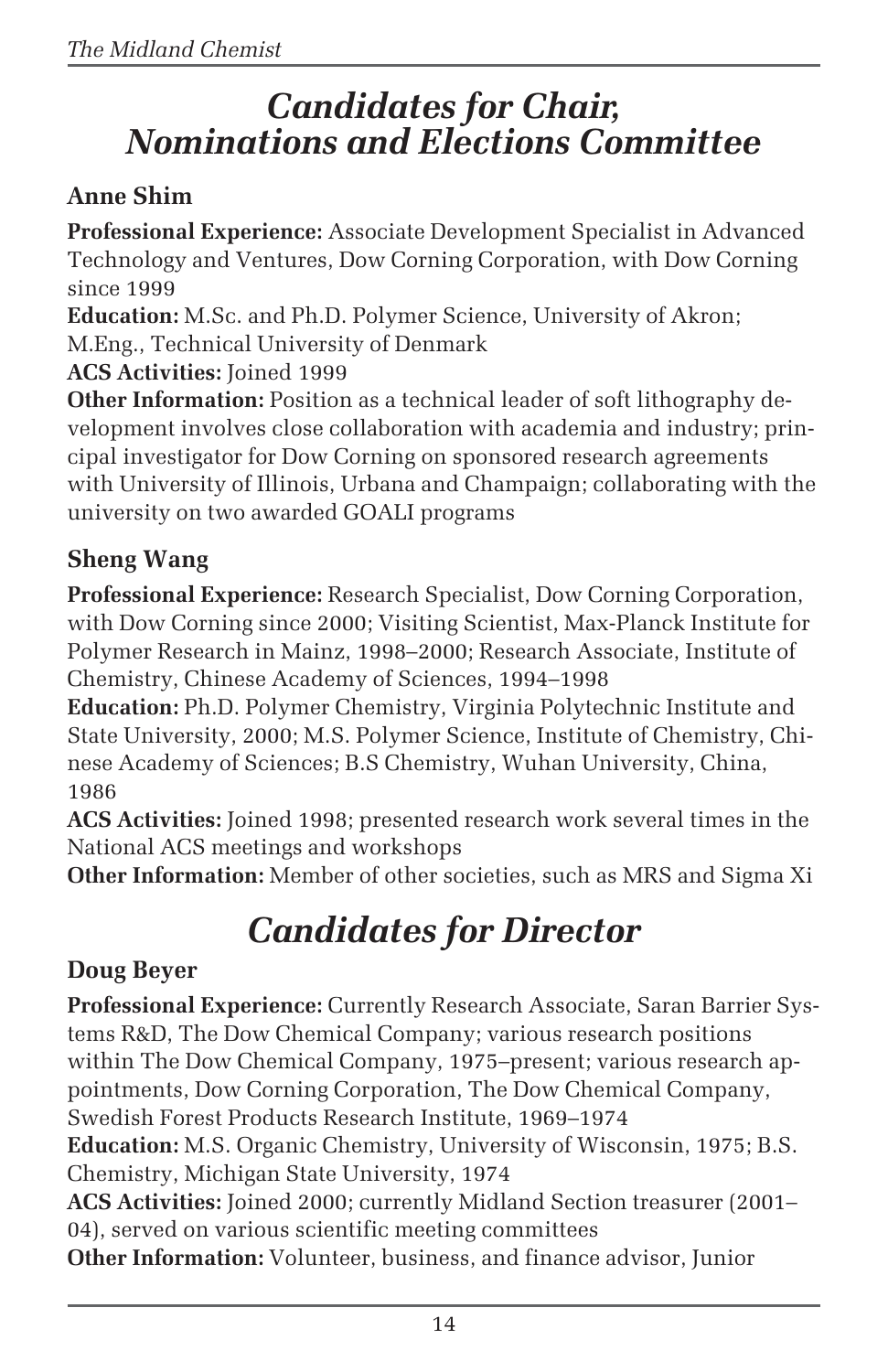Achievement, Midland, 20 years

### **Andrew Chubb**

**Professional Experience**: Assistant Professor of Chemistry, Saginaw Valley State University, 2002–present; temporary instructor, Department of Chemistry, Iowa State University, 1998

**Education**: Ph.D. Organic Chemistry, Iowa State University, 2003; A.B. Chemistry, Washington University (St. Louis, MO), 1995

**ACS Activities**: Joined 1995; Organic Division

**Other Information**: Research interests include nerve agent antitoxins, organosilicon and -germanium chemistry, and materials chemistry; actively involved in undergraduate student research, mentoring nine students, and co-authoring eight poster presentations in the past two years; member, SVSU Teaching and Learning with Technology Roundtable, 2002–present; member, SVSU Health Professions Advisory Committee, 2004

### **Wendell L. Dilling**

**Professional Experience:** Adjunct Professor, Visiting Scientist, Temporary Instructor, Central Michigan University, Department of Chemistry, 1992– present; The Dow Chemical Company, 1962–1992

**Education:** Ph.D. Organic Chemistry, Purdue University, 1962; B.A. Chemistry, Manchester College, 1958

**ACS Activities:** Joined 1959; Director, 1997–present; Executive Committee, 1997–present (chair, 2000); Historian, 1997–present; Scholarship Committee, 2002–present; Program Committee, 1999, 2003 (chair, 1999); Nominations and Elections Committee, 1994, 1995, 1999–2002; Long Range Planning Committee, 1996, 2001–2002 (chair, 2001); Section Chair, Chair-Elect, Past Chair, 1999–2001; Fall Scientific Meeting Committee, 1994–1995, 1997, 2001; National Chemistry Week Committee, 2000; Government Affairs Committee, 1999–2000; Personnel Committee Chair,



*Struggling with a crucial conference paper, presentation, thesis, or report? Need a manual for new equipment, a computer program, or a work process?*

*Editech is a full-service technical communication firm that specializes in chemistryrelated documentation. Contact us today!*

*Visit Editech at www.editech-mi.com or call (989) 832-7485.*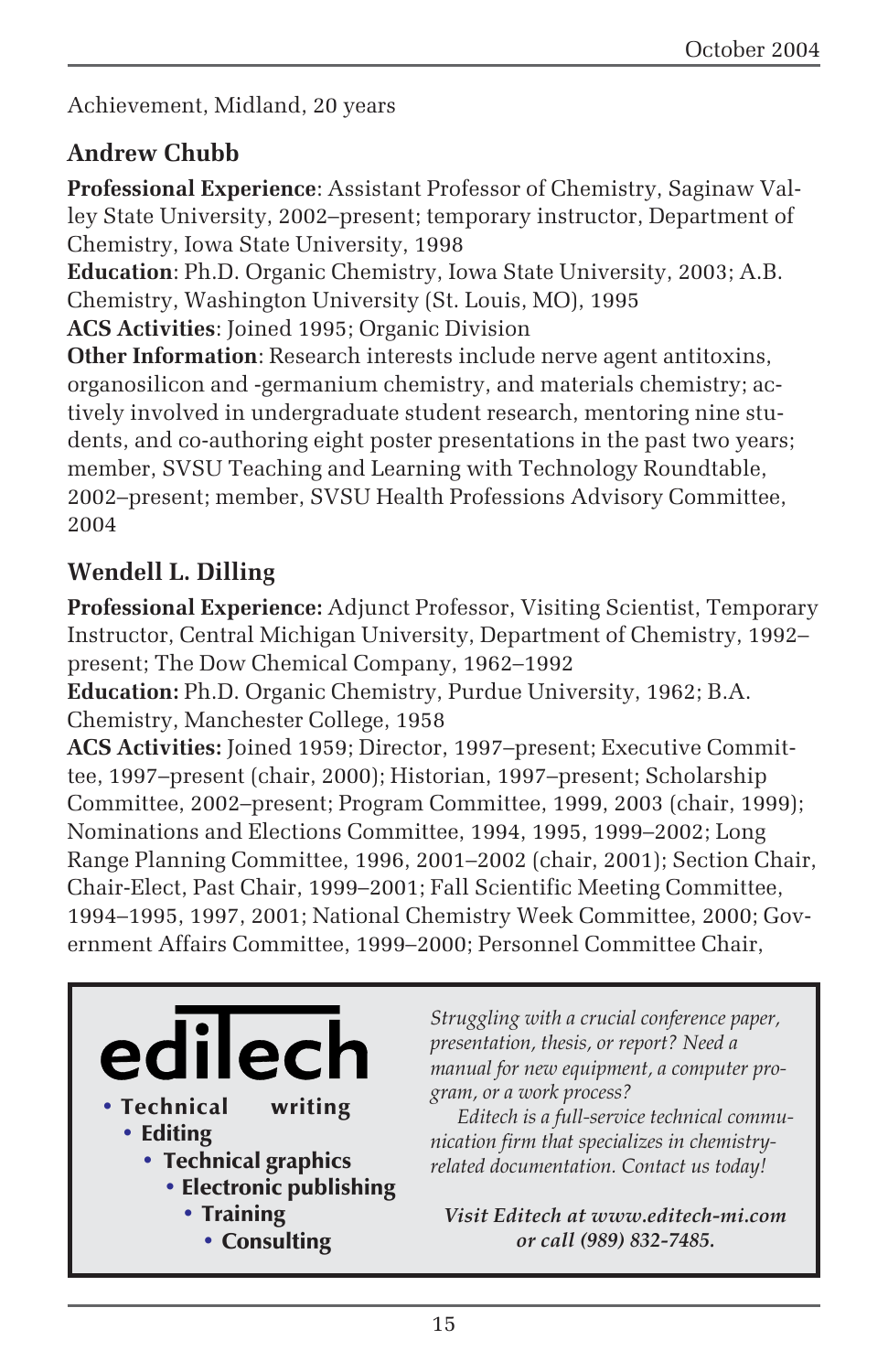1997–1999; Midland County Fair Booth Volunteer, 1994–1995, 1997, 1999; Project SEED Co-preceptor, 1990–1993, 1998; Membership Growth Committee, 1998; Councilor, 1976–1996; 29th Central Regional Meeting Advisory Board, 1994–1995; Project SEED Committee, 1994; 75th Anniversary Celebration Committee, 1993–1994; various other committee positions and activities, 1963–2002

**Other Information:** 57 external publications, 15 presentations at national ACS meetings, 21 presentations at regional ACS meetings, 15 presentations at other national and international meetings, recipient of Midland Section Awards for Outstanding Achievement and Promotion of the Chemical Sciences, 1982, and for Outstanding Service to the American Chemical Society, 1992

### **Steven E. Keinath**

**Professional Experience:** Currently Research Scientist and Associate Professor, Michigan Molecular Institute

**Education:** Ph.D., Chemistry, Michigan Technological University, 1992; M.A., Education, Central Michigan University, 1985; M.B.A., General Business, Saginaw Valley State College, 1981; M.S., Polymer Science, University of Massachusetts, 1978; B.S., Chemistry and Physics, Saginaw Valley State College, 1976

**ACS Activities:** Joined 1977; Co-editor, *The Midland Chemist*, 1984–85; Editor, *The Midland Chemist*, 1986–87; Printing Chairman, 22nd ACS Central Regional Meeting, 1987–90; Co-chairman, Awards Committee, 1992; Member, Awards Committee, 2003–04; Alternate Councilor, 1993– 98, 2002–04; Member, Nominations and Elections Committee, 1994–97; Chairman, Nominations and Elections Committee, 1999–2001; Member, Auditing Committee, 1995, 1998; Session Moderator at Midland Section hosted meetings: Fall Scientific Meetings, 1996–97. Papers presented at Midland Section hosted meetings: Fall Scientific Meetings, 1975, 1984, 1986, 1989, 1990, 2000, 2003–04; 22nd ACS Central Regional Meeting, 1990; Authors'/Awards Night, 1991.

### **Charles W. Olsen Jr.**

**Professional Experience:** Global Fluorosilicone Market Specialist working with the commercialization of new high performance elastomers, Dow Corning Corporation, 2001–present; joined Dow Corning 1997 working with silicone polyether surfactants; developing and commercializing silicone polyurethane hybrid polymers, AlliedSignal (Honeywell); seven years working on the space shuttle program solid fuel rocket boosters, Thiokol Corporation, Utah

**Education:** M.S. Management of Technology, Stevens Institute of Tech-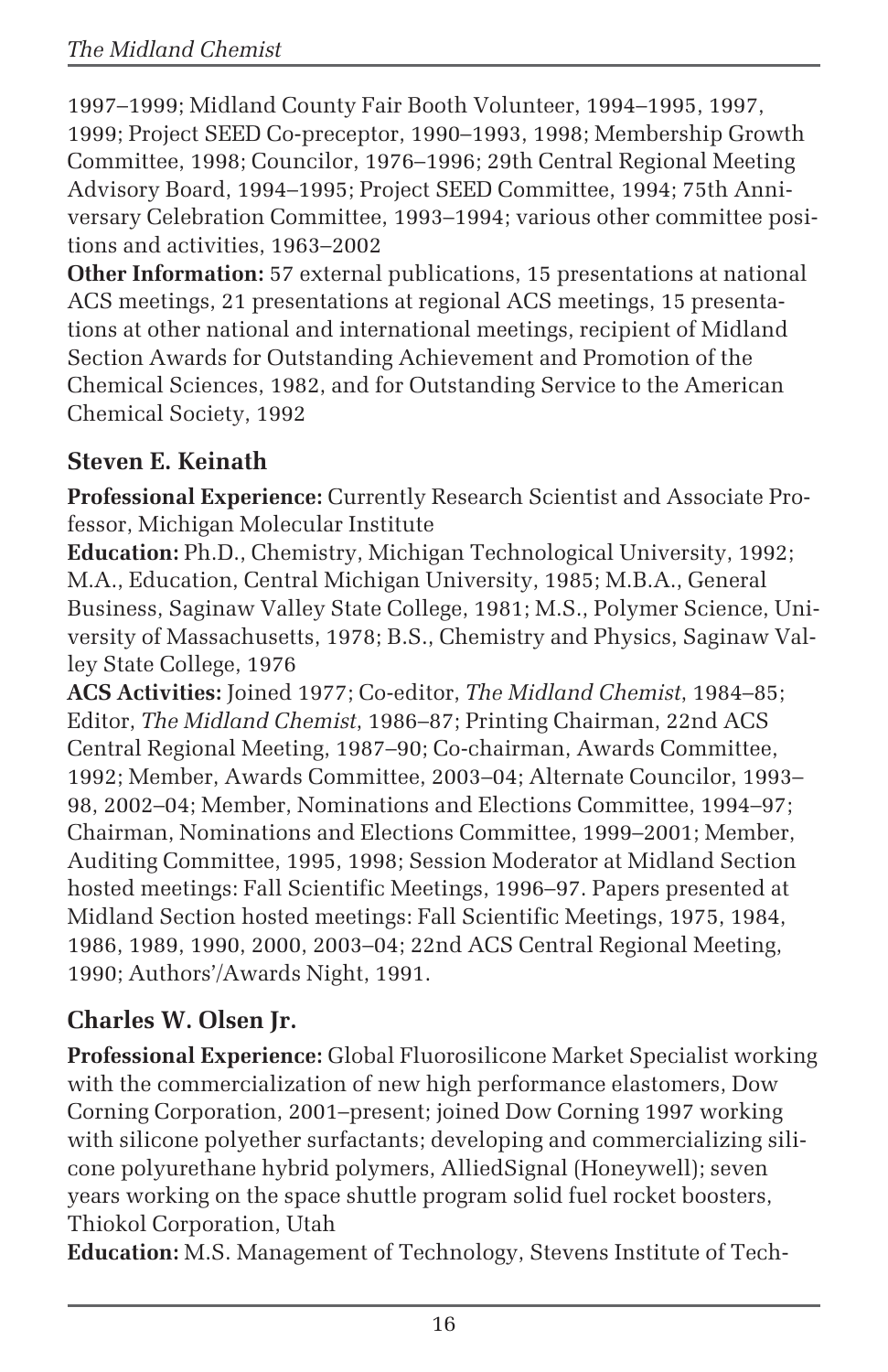nology, Hoboken, NJ, 1996; B.S. Chemical Engineering, University of Washington, 1985; A.A. and A.S., Olympic College, Seattle, WA **ACS Activities:** Joined 2002

**Other Information:** Active in boy scouts as an adult leader; practicing member of Toastmasters International

### **Mike Owen**

**Professional Experience**: Retired from Dow Corning Corporation as Scientist Emeritus in 2000 after a 35-year career; attained position of Senior Research Scientist prior to retirement; currently Adjunct Professor at MMI and volunteer with NSF

**Education**: B.Sc., Ph.D. and D.Sc., University of Bristol, UK **ACS Activities:** Joined 1975 upon transferring to Midland from Barry, Wales; active member of Midland Section and Polymer Division; Midland Section treasurer for four years; alternate councilor for three years; 2003 Section chair; co-organizer of a series of symposia on Silicones and Silicone-Modified Materials at national ACS meetings, the fourth of which will be in San Francisco in the fall of 2006.

**Other Information**: Scientific interest is the surface chemistry of silicones with emphasis on fluorosilicones and surface modification techniques; Fellow of the Royal Society of Chemistry; recipient of the de Bruyne Medal from the Society for Adhesion and Adhesives

#### **IMPACT ANALYTICAL:**

MORE THAN A TESTING LAB - YOUR RESEARCH PARTNER

Our specialty: Using the best instruments and our collective years of staff experience to solve real-life. production-halting, career-threatening, boss-panicking problems. Quickly. Affordably. Authoritatively.

# BRING ON THE TOUGH PROBLEMS.

1910 W. St. Andrews Rd., Midland, MI 48640 Phone: 989-832-5555 Fax: 989-832-5560 info@impactanalytical.com www.impactanalytical.com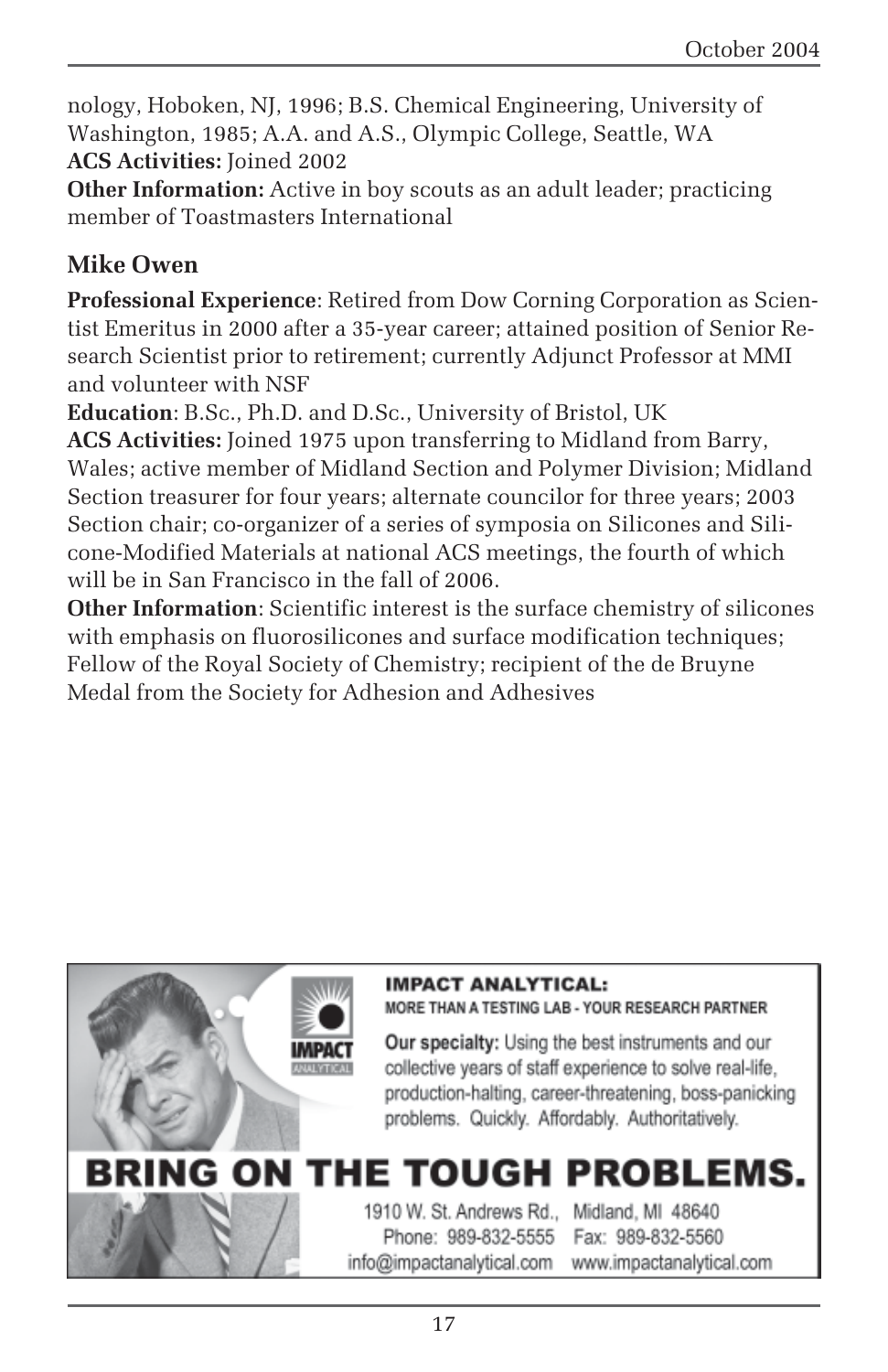# **Ballot for Election of 2005 Midland Section ACS Officers**

- 1. Vote for the candidate of your choice, selecting one for each office except as noted.
- 2. IMPORTANT: To maintain anonymity, **do not sign** the **ballot** or the **inner** ballot **envelope**.
- 3. Place the ballot in the ballot (inner) envelope. Place the ballot envelope in the return envelope and sign and print your name on the return (outer) envelope. You **must sign** your name on the **outer envelope** to have your ballot counted. See #4 below.
- 4. In order to vote, you must be a member or associate member in good standing with the ACS. Affiliates are ineligible to vote according to National ACS bylaws.
- 5. Ballots must be received at the address below **on or before October 25, 2004.**

Maneesh Bahadur, Chair Midland Section ACS Nominations & Elections Committee 2200 W. Salzburg Rd. Mailstop DC 40A15 Dow Corning Corporation Midland, MI 48686-0994

| <b>BALLOT</b>                                                                                             |                                                                |  |  |
|-----------------------------------------------------------------------------------------------------------|----------------------------------------------------------------|--|--|
| <b>CHAIR-ELECT</b> (vote for one)<br><b>□</b> Buford Lemon                                                | <b>□</b> Andrew Wood                                           |  |  |
| <b>SECRETARY</b> (vote for one)<br>$\Box$ Aneta Bialek                                                    | $\Box$ Pamela R. Halpin                                        |  |  |
| <b>TREASURER</b> (vote for one)<br>$\Box$ Csilla Kollar                                                   | $\Box$ Gary E. Spilman                                         |  |  |
| <b>CHAIR, NOMINATIONS &amp; ELECTIONS COMMITTEE</b> (vote for one)<br>$\Box$ Anne K. Shim                 | $\Box$ Sheng Wang                                              |  |  |
| <b>COUNCILOR</b> (vote for one)<br>$\Box$ Thomas Lane                                                     | $\Box$ Duane Priddy                                            |  |  |
| <b>ALTERNATE COUNCILOR</b> (vote for one)<br>$\Box$ Gretchen Kohl<br>$\Box$ Shaow Lin                     |                                                                |  |  |
| <b>BOARD OF DIRECTORS</b> (vote for three)<br>$\Box$ Doug Beyer<br>Andrew Chubb<br>$\Box$ Wendell Dilling | $\Box$ Steve Keinath<br>$\Box$ Chuck Olsen<br>$\Box$ Mike Owen |  |  |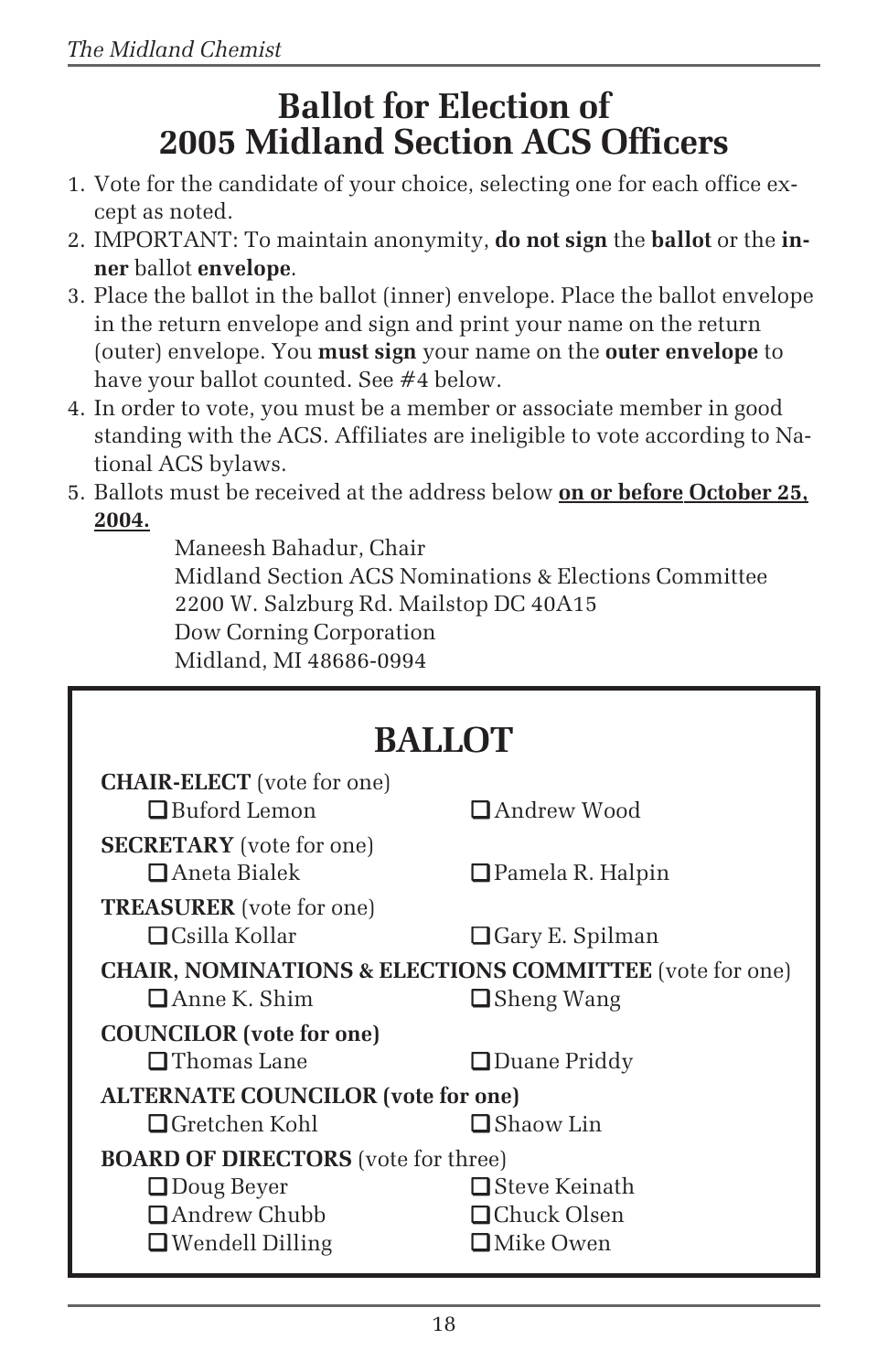# **Professional Day Scores Another Hit!**

*By Wendy Mathews*

**O**ver 400 people participated in Professional Day at the Midland County Fair on August 16—the best attendance ever! The purpose of Professional Day is to show appreciation to our members and their families and provide information on ACS, along with several of its affiliated groups, and their outreach to members and the public. There was a steady line at all stations at the picnic this year, from the hot dogs to the cotton candy. (And thanks to the nice breeze…hot dogs with cotton candy on them.) The face painters were quite popular this year with their wonderful designs from small bugs to entire faces of the American flag, lions, and beautiful butterflies (thank you, Tiffany and Jewel). The moonwalk was hopping as usual



*Smiling faces all around...Kerry Pacholke's family had a good time at Professional Day. Photo by Angela Ceraso.*

with all the little ones, and a few big ones! Tim Drier was a good sport and helped out with the warm-up session in the dunk tank. I have to say that we have some pretty good pitchers out there—Tim spent plenty of time in the water!

The science demonstrations were again open to the public this year and made many faces smile, children and parents alike. There were a few new demos this year, along with the well-known favorites. This year the participants went away with a goody bag filled with fun and tasty treats, as well as information on



*What's cookin'? Hot dogs, of course, with chefs Joe Ceraso and Mike Owen. Photo by Angela Ceraso.*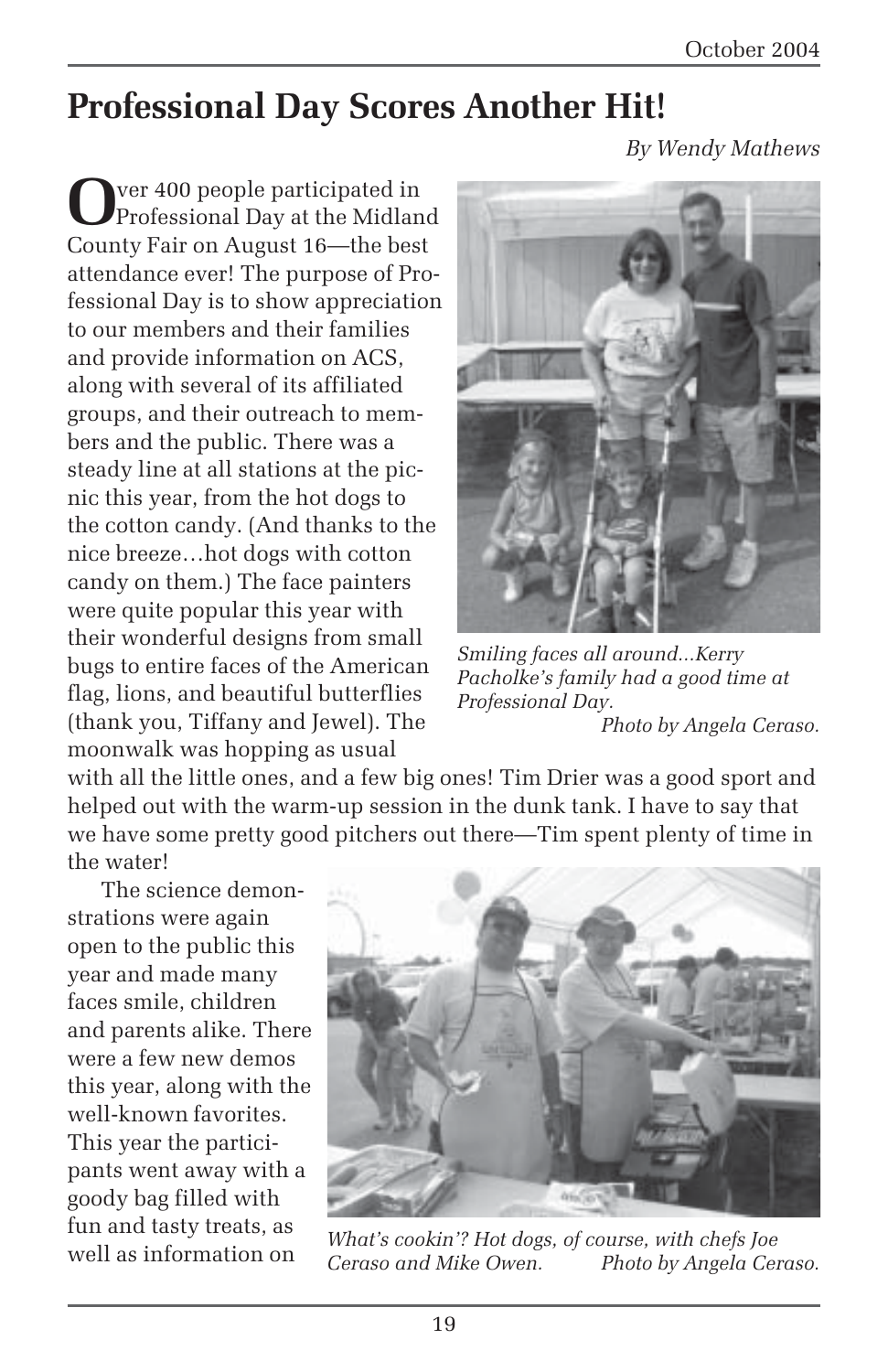the upcoming Sci-Fest 2004 at Delta College on October 23, 2004.

Thanks to all of you who participated, whether it was by volunteering for the event or just coming out and having fun. In the past we have not only had many members that give their time and efforts but their families come out and help as well, and this year was no exception. It is really great to see so many organizations pull together to make this event happen, and be such a success. This year we had several volunteers who helped out even though they were not members of any invited organization (they soon became members.) We also had children who volun-



*More happy campers having fun at Professional Day.*

teered to do science demos to other children. That is what it is all about, having fun through science and learning a little along the way.

A special thanks goes out to all of the great sponsors that we had this year. Some of these sponsors were: Great Lakes Safety, Delta Dental, Competitive Edge, Adaptive Imaging, BOC Gas, Roll Arena, and TCBY. I would also like to thank Tina Litchfield's family as well as my own family. Without a committee this year I was quite challenged and our families were there to help with the planning, endless running, stuffing goodie bags to all hours of the night, babysitting, face painting, and much, much more. Penny Wallace of Adaptive Imaging ran the video recorder and took pictures throughout the event and will be putting the images onto a CD that I will have if anyone is interested. Angela Ceraso also took photos throughout the event.

Congratulations to Emilee Nagy for winning the volunteer raffle! Thanks again to all of you for your time and effort, it is very much appreciated.

| Dana Bitzer                   | Lisa Gonzalez | Tim Drier                |  |
|-------------------------------|---------------|--------------------------|--|
| Debbie Bailey                 | Robert Flores | Tricia Wilson            |  |
| Wendy Klein                   | Diane Wirsing | Karin Syverud            |  |
| Becky Swanson                 |               | Mike Ferritto            |  |
| Kerry Pacholke                | Wendy Flory   | Becky Lorenz             |  |
| <b>Emilee Nagy and Family</b> |               | Sue Perz and Family      |  |
| Tina Litchfield and Family    |               | Wendy Mathews and Family |  |
|                               |               | Paul Popa                |  |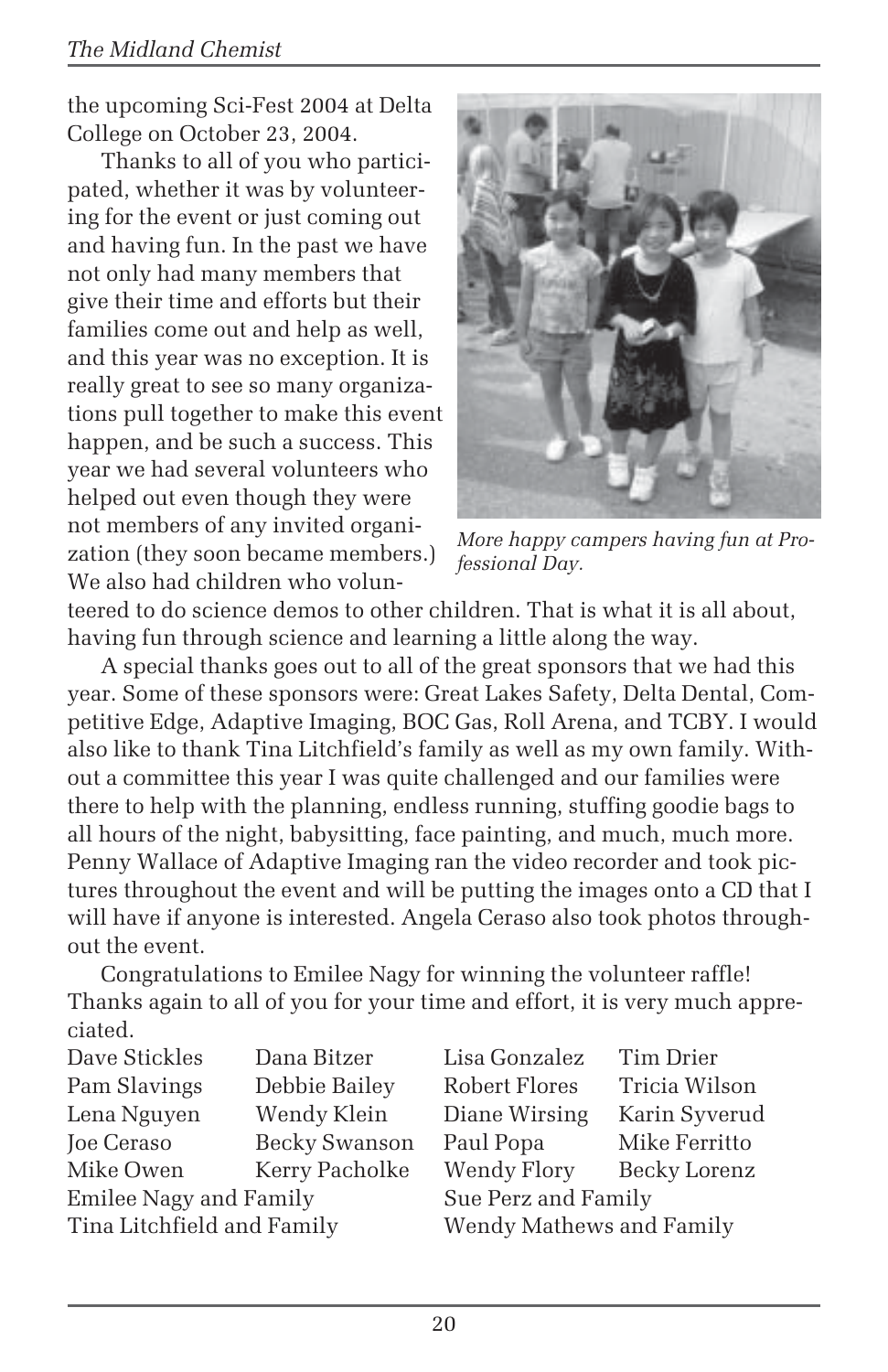

**17th Anniversary of National Chemistry Week at Sci-Fest 2004**



**Delta College October 23, 2004 10:30 a.m.–2:30 p.m.**

# **Theme: Health and Wellness**

Special Science Demonstrations for Kids of All Ages and Information on Science Programs Available in Your Area

Center Stage: Creative Spirit Center

Sponsored by Midland Section—American Chemical Society, Delta College, and the Mid-Michigan Technician Group

For more information, call Dave Stickles at 989-496-3273.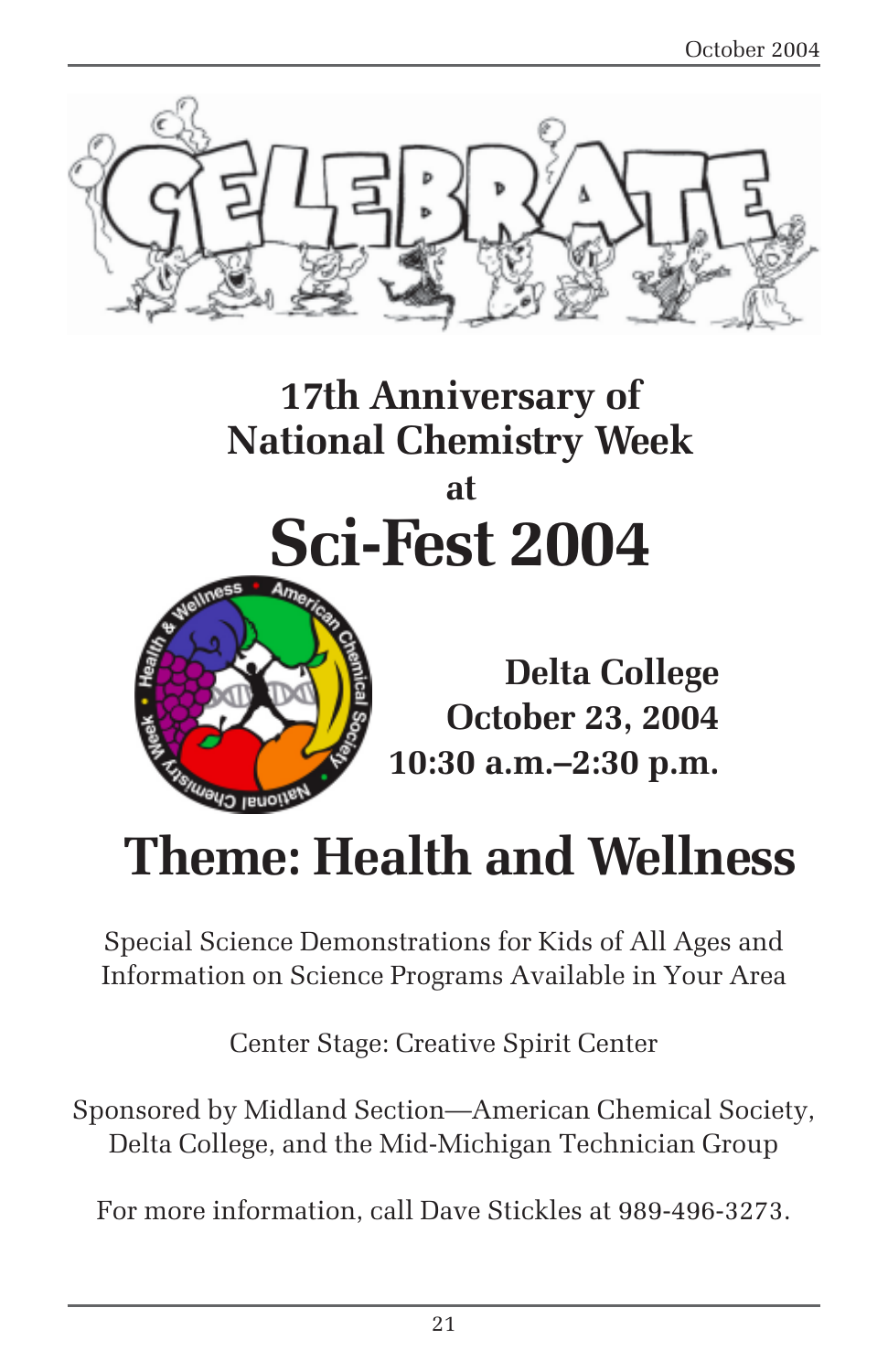# **Fall Scientific Meeting Coming Up!**

*By Buford Lemon and Dale LeCaptain*

 $\mathbf{W}_{\text{Mott}}^{\text{e'd like to invite you to the 60th}$  ACS Midland Section Fall Scientific Meeting, October 22, at the Employee Development Center of The Dow Chemical Company. Last year's successful meeting, "Green Chemistry" focused on many timely aspects of sustainable development. We've modeled this year's meeting after the last, both in content and format.

In the last three years, our world has changed at an increasingly rapid rate. We continue to see energy prices rise beyond comfortable levels, new advances in drug development and medical technology continue to amaze us, and, unfortunately, the threat of terrorism has become a reality here at home. Shaping these concerns has been an unstable economy in which many of us are worried about our jobs. While change induces uncertainty in most of us, empowerment can translate uncertainty into opportunity.

How timely, then, that Governor Granholm has directed a thrust of the Michigan Economic Development Corporation that we've chosen as this year's topic. Titled the "Technology Tri-Corridor," the thrust has following mission statement.

*The Technology Tri-Corridor capitalizes on the best research and commercialization opportunities in the Homeland Security, Life Sciences, and Advanced Automotive Technology fields to foster a robust, entrepreneurial private sector, thereby advancing technology and promoting collaborative partnerships that enhance economic growth and the health and well being of the citizens of Michigan.*

We've decided to bring this home to the Midland Section as both the topic of this year's meeting and as a springboard for another workshop. While we can do little about our enormous economy individually, a growing number of people create their own opportunities by starting small businesses. "Small Business and Intellectual Property" is the title of our morning workshop led by Brent Case of the Central Michigan Research Alliance and followed by speakers from start-up companies and Central Michigan University. During the ACS-provided lunch and throughout the afternoon, poster sessions and a vendor exposition will be held.

We'll then kick off the afternoon with our formal welcome and local section awards. Don Jakeway, CEO of the Michigan Economic Development Corporation, will deliver the keynote, "Economic Development in Central Michigan,"which will focus on aspects of the Technology Tri-Corridor. We then have a trio of speakers who will speak on each focus area of the Tri-Corridor. John Ort will speak about his post as head of Homeland Security for the Michigan State Police. Carol Kingsmill from Pfizer will discuss "The Role of Mass Spectrometry and Analytical Chemistry in De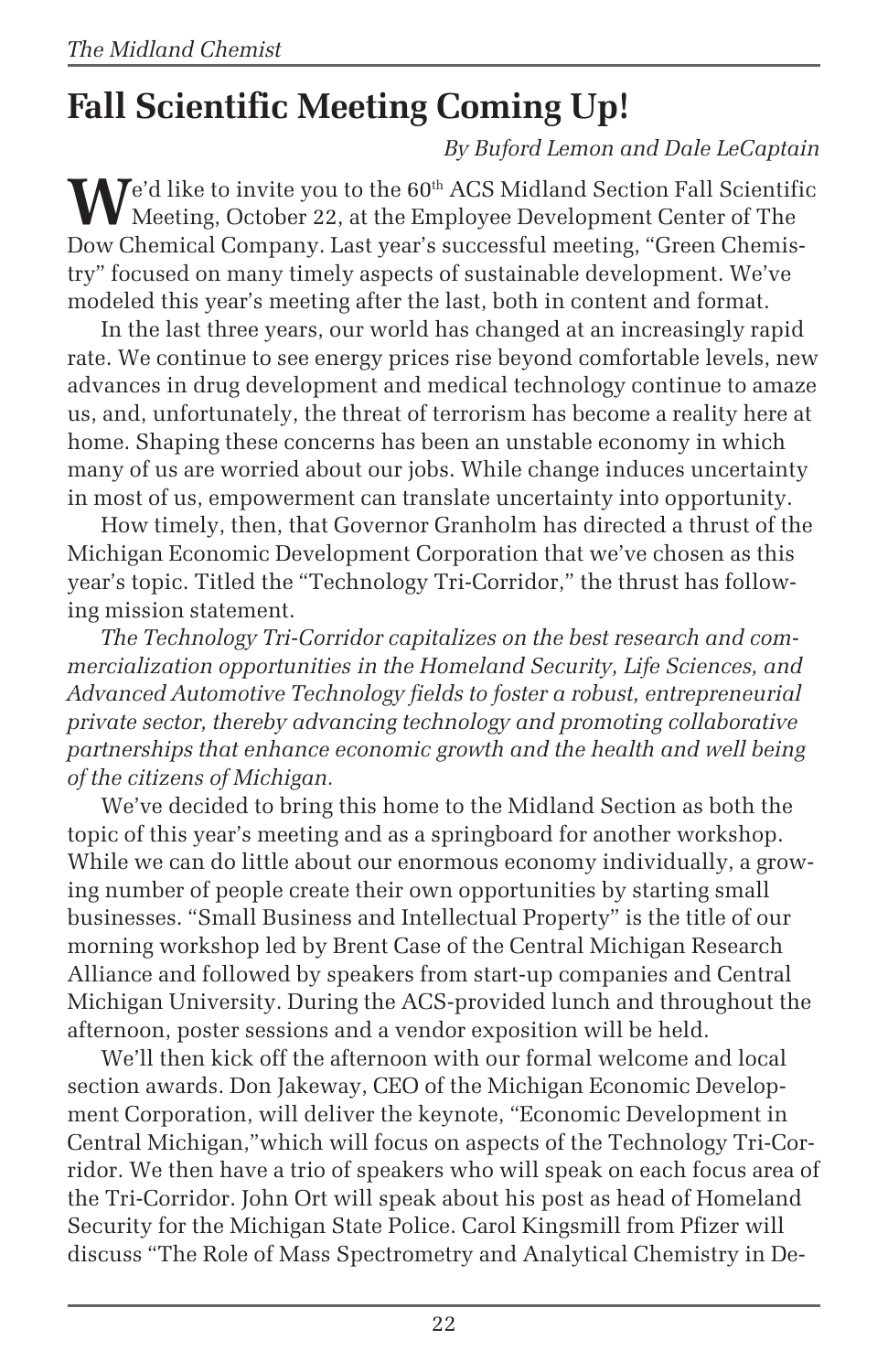veloping Safe Pharmaceuticals." And Ed Murphree of Dow Chemical will wrap up the day's talks with "Fuel Cell Technology, Freeport GM-Dow Initiative," which will detail Dow and GM's exciting collaboration to advance the development of fuel cells. Finally, we'd like to invite everyone to 101 Main Street Food and Spirits in beautiful downtown Midland for a social event sponsored by this year's vendors.

*Please* pre-register at http://membership.acs.org/m/midl/ by clicking on the Fall Scientific Meeting link, then Registration. For those who do not have a chance to preregister, registration will be available at the meeting. A preliminary program will be available on the web site by September 30. A complete program with abstracts and location details will be on the web and mailed to Midland Section and MMTG members October 12.

# **MMTG Starts Winding Up 2004**

*By Wendy Mathews*

Well, the year is rapidly coming to a close,<br>but we still have plenty of events coming up this year. The next event in line is the Annie Walker Skills Assessment Workshop that is being offered free to all MMTG members. This event will occur on October 7 at Dow Corning Corporation and October 8<sup>th</sup> at The Dow Chemical Company. Both sessions will be held from 8:00 a.m. until 12:00 p.m.

Annie is an enthusiastic motivational speaker with a passion for helping others achieve their

full potential. She has over 34 years experience in both the corporate environment and as a private business owner. She has a broad background in communication, organization, and training. She is personally committed to enabling others to become aware of the power within them and help turn that awareness into actionable skills. She is a private consultant in all areas of personal and career development.

**Workshop Description:** The speed of change in the marketplace compels all of us to develop a flexible mix of skills and learn how to adapt them to the changing business needs. Take control of your destiny. Learn the difference between a "job" and your life's work and how to "be happy in what you do." Annie will share some key concepts around identifying your competencies and transferable skills. You will be introduced to a simple assessment tool for identifying transferable skills and developing a personal skill profile.

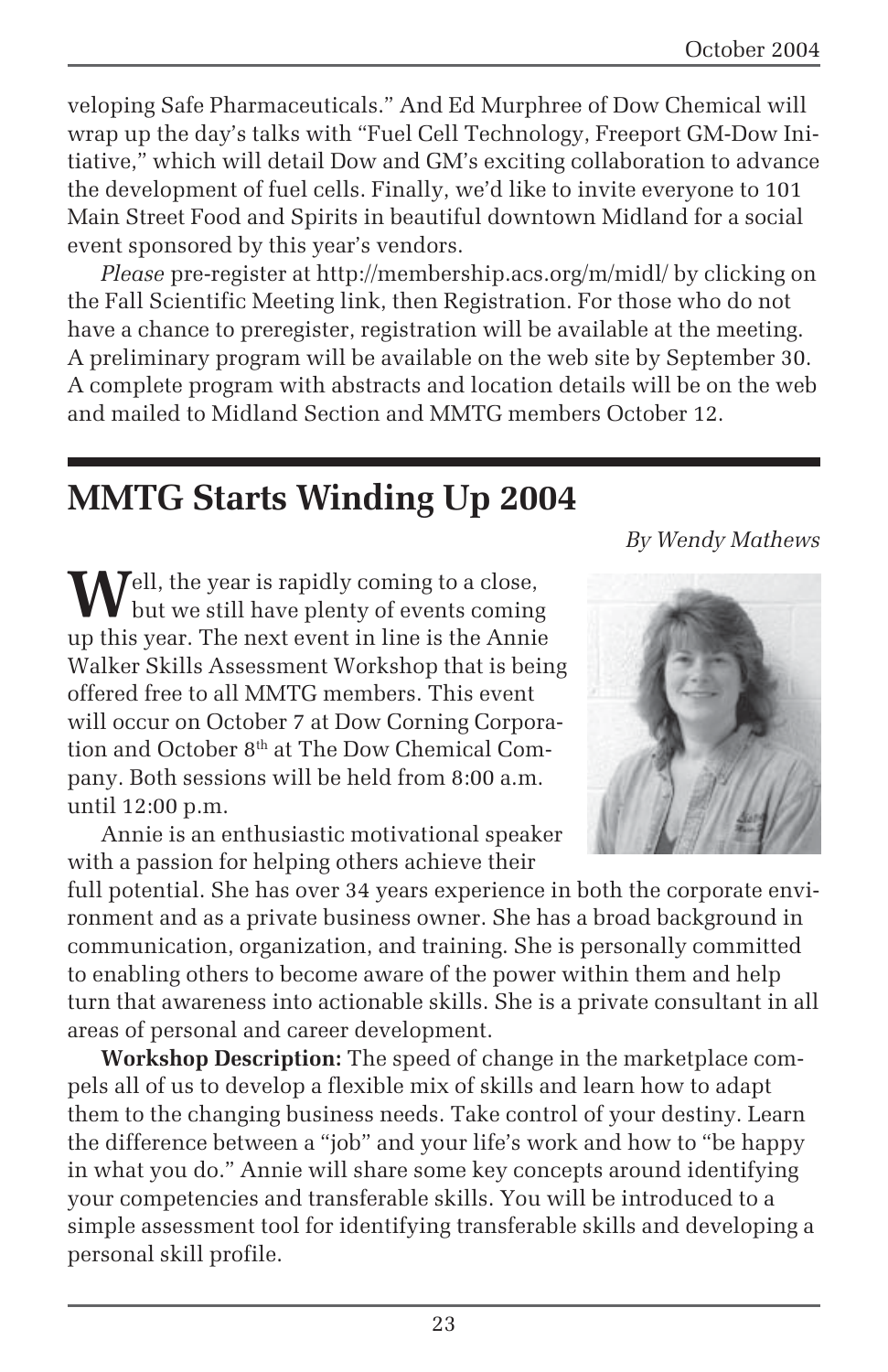Any MMTG member who is interested in attending this workshop can contact Debbie Bailey at 989-496-6337, d.k.bailey@dowcorning.com. If you are not a member and would like to join, please contact Becky Swanson at 989-636-5348 or raswanson@dow.com.

MMTG is also participating in Sci-Fest again this year. We are looking forward to another fun-filled event at Delta College on October 23, 2004, from 10:30 a.m. until 2:30 p.m. Please come and join us for some fun. If you would like to volunteer for this event contact Dave Stickles at 989- 496-3273 or dstick44@chartermi.net. This event is always a great time for young and old alike.

We are planning a year-end celebration, but it is still in the initial planning. If you would like to help with the planning for this event or have some ideas, please feel free to contact me at 989-636-3934 or 989-689- 6305.

# **In Memoriam: Robert Allen Stowe**

**D**r. Robert Allen Stowe died September 9, 2004, at his home in Cross Village. He had retired from The Dow Chemical Company as an associate scientist after 36 years of service. He had worked in research and development and was best known for his work in catalysis and catalytic processes. His contributions earned him more than 44 U.S. and foreign patents.

they spent with Bob at the meeting.

Bob was a long-time member of ACS, joining the Society in 1948. He received various awards of distinction and was recently re-elected to councilor of the I&EC Division. According to Dr. William Plank, a professor at Pace University, "Bob was a pillar of the I&EC Division for many decades.... Even as recently as a few weeks ago, he was working on trying to develop I&ECsponsored short courses for regional meetings, and he had a host of ideas and contacts that he was pursuing. He was part of our institutional memory, and he served us long and well. He will be missed." Midland Section members attending the fall national meeting enjoyed the time

Bob was also active in the Michigan Catalysis Society and was the recipient of the 2000 Michigan Catalysis Society Parravano Award for Excellence in Catalysis Research and Development.

In lieu of flowers, memorials may be sent to the Christopher Reeve Paralysis Foundation. The Schiller Funeral Home, Harbor Springs, is in charge of the arrangements.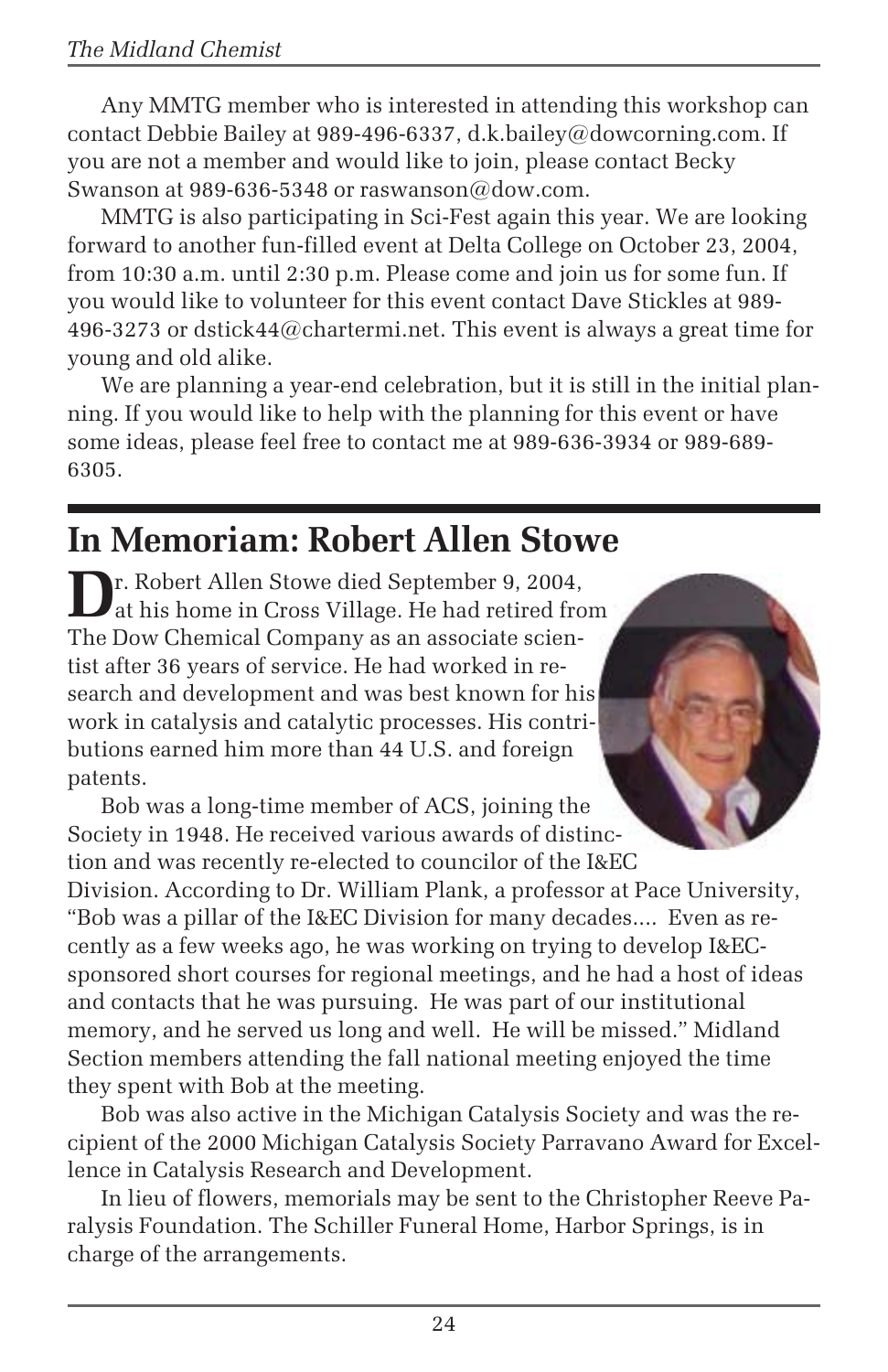# **Come to Frankenmuth! Board Meeting Location Changed**

The November Midland Section Board of Directors meeting will be held  $\mathsf L$  on November 8, but not at the usual location. Instead, the Board will meet at the Bavarian Inn in Frankenmuth. Frankenmuth is the site for the 2006 Central Regional Meeting, and this will give everyone a chance to take a look at the planned venue. The meeting will include dinner from 6:00 p.m. to 7:00 p.m. (attendees to be responsible for approximately \$25 cost) with business meeting and site tour to follow. Check the Midland Section web site later in October for details. Board meetings are open to all members, but we will need to know in advance that you are planning to attend this particular meeting. Contact Kurt Brandstadt if you have questions (kf.brandstadt@dowcorning.com, 989-496-5185).

# **In Past Issues of** *The Midland Chemist*

*By Wendell L. Dilling, Midland Section Historian*

- **40 Years Ago This Month**—Editor Joe Dunbar noted that ACS president-elect candidate for 1965 William J. Sparks stated that only one chemist in three votes in the ACS national elections. Joe adds that our own Midland Section contributes to these (poor voting) statistics, since roughly one third of the membership returns ballots in each local election. What about the other two thirds? Did they join the Society only to list their ACS memberships on their employment applications?
- **30 Years Ago This Month**—Dr. Douglas West of Central Michigan University will speak at the October Meeting at Saginaw Valley College on "Electron Spin Resonance Studies of Pentacyanoferrates (I)." Dr. West recently spent a sabbatical leave in the laboratories of Professor Martyn C. R. Symons at the University of Leicester.
- **20 Years Ago This Month**—The Fall Scientific Meeting Speakers Banquet will be held at Bintz's Apple Mountain Lodge on Friday, October 26. There will be a cash bar at 6:30 p.m., with dinner at 7:30 p.m. The after-dinner speaker will be Etcyl Blair.
- **10 Years Ago This Month**—In an article on "Officers and Councilors of the Midland Section 1919–1994," one of the "75th Anniversary Feature" series: Fifteen persons have served the local section in all officer positions (chair, chair-elect, secretary, and treasurer) These include John Grebe, Ralph Perkins, Don Pletcher, Eldon Graham, Fred McLafferty, David Young, Turner Alfrey, Jr.; John Gilkey, Rodney Moss, Gordon Hartzell, Elmer Wymore, Jack Mills, Chris Goralski, Billy Williams, and Bill Pike.